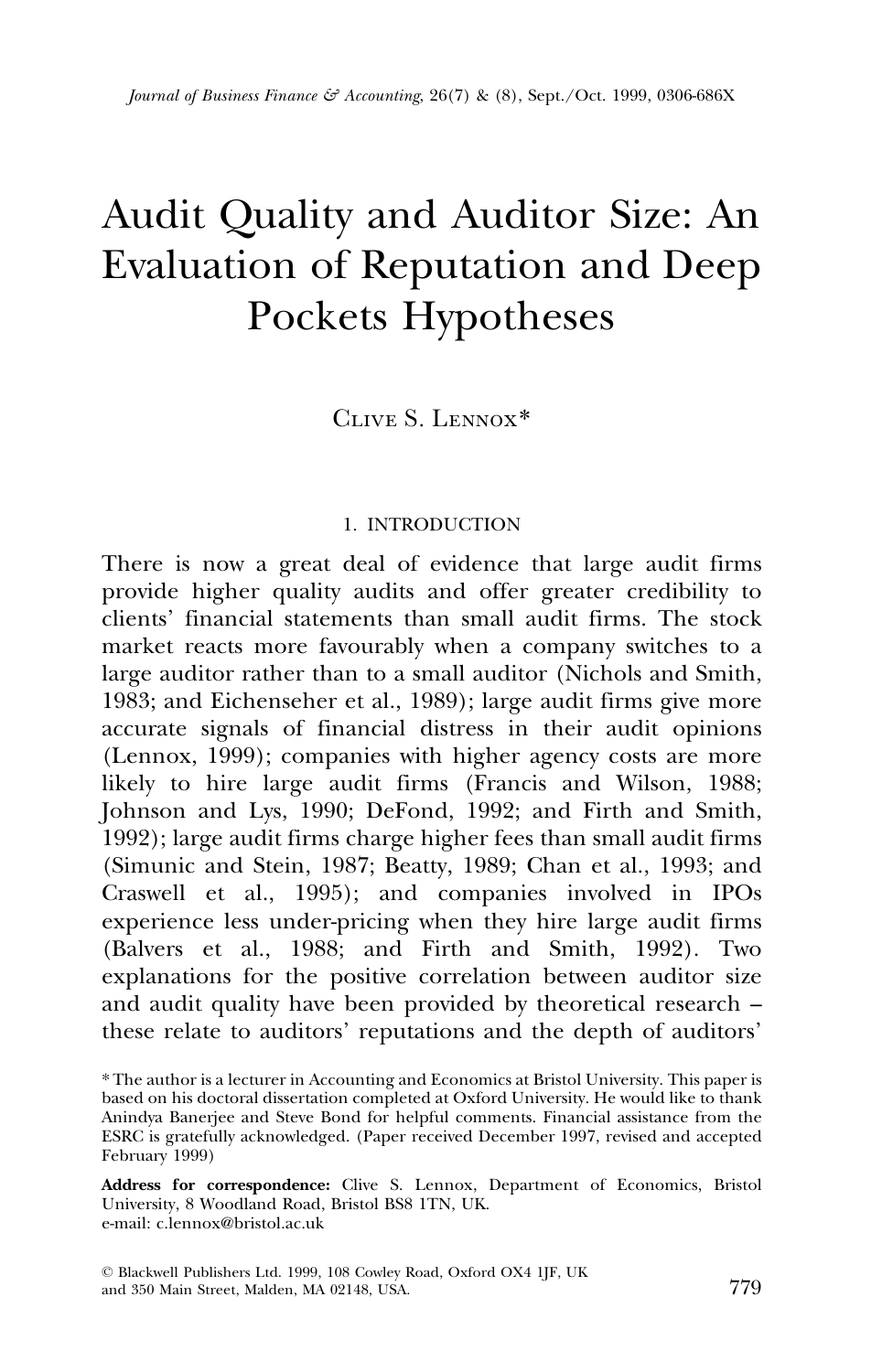pockets.1 This paper's contribution is to provide empirical evidence that distinguishes between these hypotheses.

DeAngelo (1981) has argued that large auditors have more incentive to issue accurate reports because they have more valuable reputations. When it becomes known that an auditor has negligently issued an inaccurate report, the auditor could suffer a loss of rent through fewer clients or lower fees. If large auditors have higher client-specific rents than small auditors, the loss of rent is greater for a criticised large auditor than a criticised small auditor. Therefore, large auditors should have more incentive to issue accurate reports. An alternative hypothesis is that auditors with more wealth at risk from litigation have more incentive to issue accurate reports (Dye, 1993). Since large auditors have deeper pockets, they should have more incentive to be accurate.

This paper empirically tests the predictions of these two hypotheses. In the absence of a deep pockets effect, the reputation hypothesis implies that large auditors are more accurate because they have more incentive to avoid reputationdamaging criticism. Therefore, one should find that large auditors receive less criticism (and litigation) than small auditors and that criticised auditors suffer reductions in demand compared to similar uncriticised auditors. In contrast, the findings suggest that large auditors are more prone to litigation and that criticised auditors do not suffer reductions in demand. This casts significant doubt on the empirical validity of the reputation hypothesis.

In contrast, the deep pockets hypothesis is consistent with litigation being positively correlated with auditor size. Intuitively, large auditors' deep pockets give them more incentive to issue accurate reports and increase the likelihood of litigation, conditional on an audit failure occurring. Moreover, the deep pockets hypothesis explains why there is little evidence for reputation effects. The reputation hypothesis presumes that there is some reliable signal of auditor accuracy, such as litigation. In the deep pockets model, litigation is a poor signal of accuracy for two reasons. First, auditors are only sued for issuing reports that are insufficiently conservative (type I errors); they are never sued for being too conservative (type II errors). Therefore, litigation does not signal auditors' type II error rates. Secondly, large auditors are more accurate than small auditors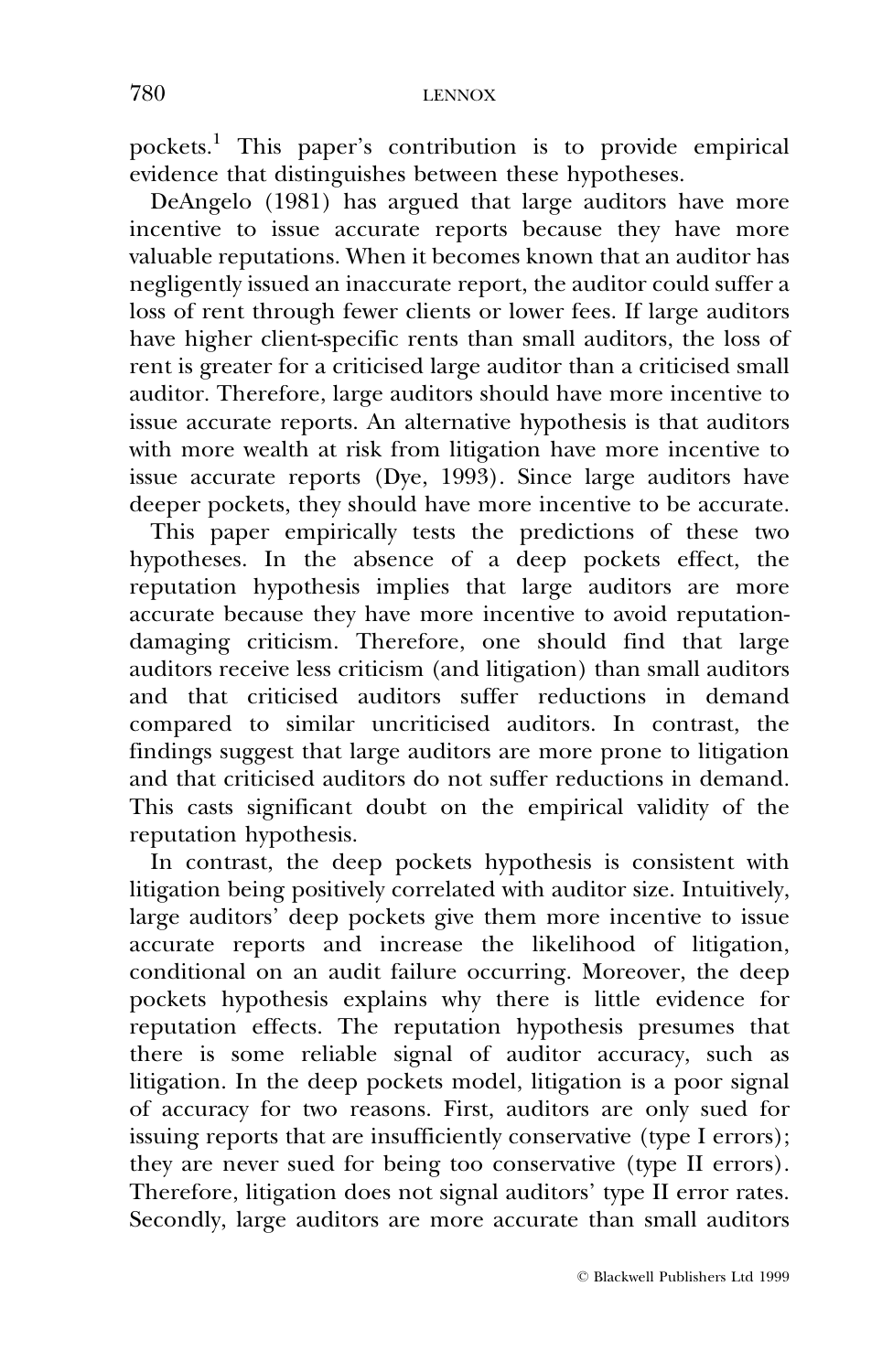but are also more likely to be sued when a type I error occurs because they are more prone to deep pockets court actions. Therefore, litigation is a poor signal of auditors' type I error rates.

Section 2 sets out a deep pockets model which examines the relationships between auditors' wealths, audit accuracy and litigation. The model illustrates important differences between the predictions of the deep pockets and reputation hypotheses. Section 3 then tests these differences empirically.

#### 2. THE DEEP POCKETS MODEL

This section presents a model in which auditors have different wealth levels. The framework is similar to Dye (1993) where wealthier auditors have more incentive to issue accurate reports because they suffer larger litigation penalties. Auditor  $\overrightarrow{i}$  has wealth,  $W_i$  ( $j \in (L, S)$ ,  $L$  denotes a large auditor and S a small auditor). The assumption that large auditors have more wealth at risk from litigation  $(W_L > W_S)$  reflects the joint and several liability regime for audit firms, and means that large auditors have more incentive to issue accurate reports.

The model differs from previous deep pockets research by endogenising the litigation decision. Auditors' wealths affect not only the size of the litigation penalty, but also the probability that an inaccurate report results in a litigation suit. As in the reputation hypothesis, the deep pockets model predicts a positive relationship between auditor size and auditor accuracy. However, in contrast to the reputation hypothesis the deep pockets hypothesis allows a positive relationship between auditor size and litigation.

The time line of the model is shown in Figure 1. First, nature determines the company's future cashflows which are only observed after an investment costing I. The company has cashflows of  $\Pi_N$  with probability p, and  $\Pi_F$  with probability  $1 - p$ , where  $0 < p < 1$  and  $\Pi_N > I > \Pi_F$ . N denotes a non-failing company (a company with positive going-concern value), whilst  $\overline{F}$ denotes a failing company (negative going-concern value). Prior to the investment, the company is offered for sale to outside investors who do not observe the company's type but do observe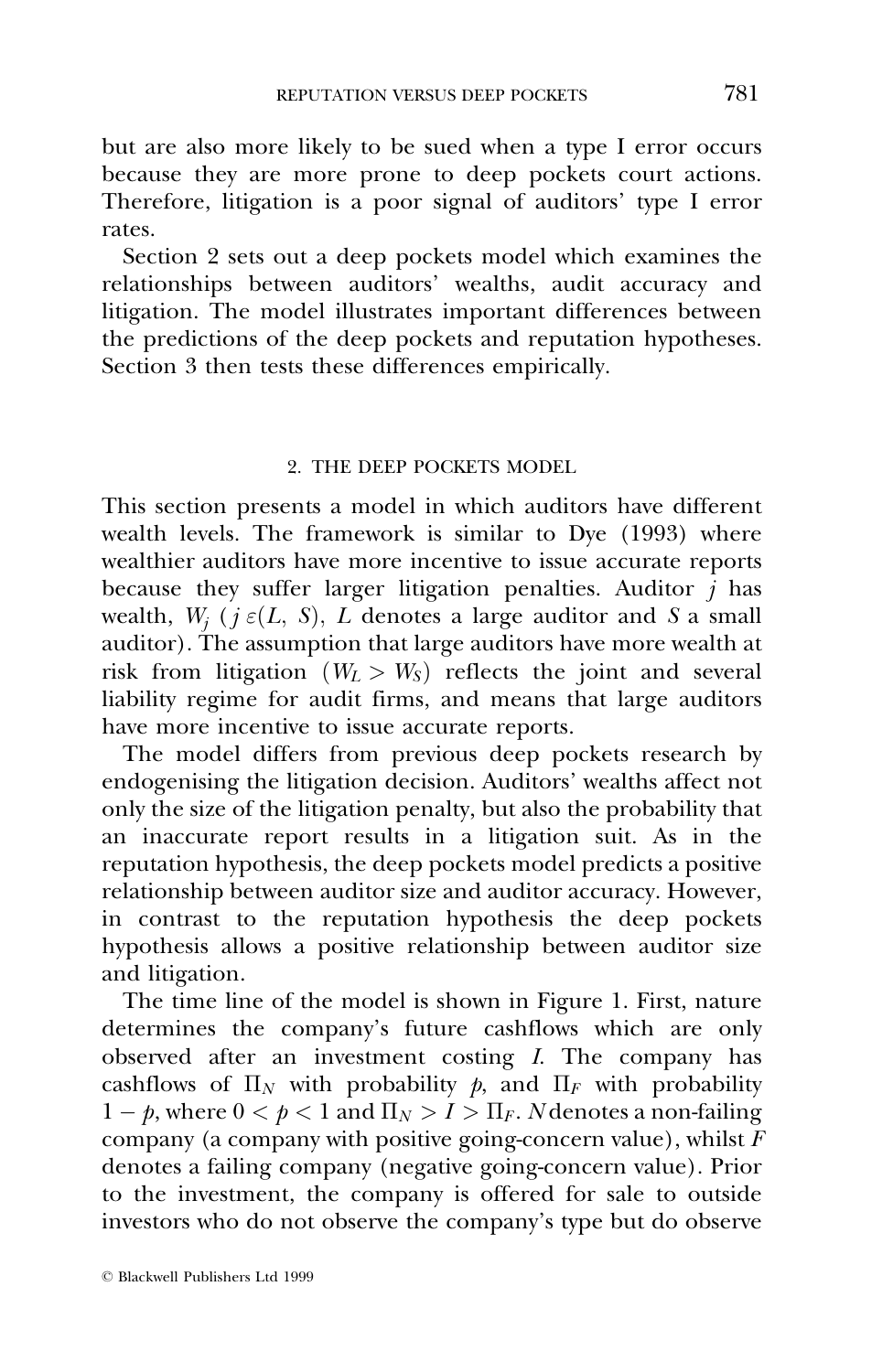| $t = 1$                                                         | $t=2$                                                        | $t=3$                                                                      | $t = 4$                                    | $t=5$                                                                                                                         |
|-----------------------------------------------------------------|--------------------------------------------------------------|----------------------------------------------------------------------------|--------------------------------------------|-------------------------------------------------------------------------------------------------------------------------------|
| Nature<br>determines<br>the<br>company's<br>future<br>cashflows | The initial<br>owner hires<br>a large or<br>small<br>auditor | The auditor<br>sets a fee<br>and decides<br>how much<br>effort to<br>exert | The company<br>is sold to the<br>new owner | Nature<br>determines the<br>new owner's<br>litigation costs,<br>and the new<br>owner decides<br>whether to sue<br>the auditor |

Figure 1

the audit report and the auditor's wealth.<sup>2</sup> Perfect competition is assumed amongst potential new investors so that the company's selling price is equal to expected cashflows minus the required investment, I.

After the initial move by nature, the incumbent owner decides whether to hire a large or small auditor. It is assumed that the owner does not observe the company's type although the probability of corporate failure  $(p)$  is common knowledge. The fee agreed between the incumbent owner and the profitmaximising auditor is determined by perfect competition in the audit market.<sup>3</sup>

Following the auditor hiring decision, auditor  $j$  chooses effort  $e_i$ , where  $e^* \leq e_i \leq 1$ . By definition, the minimum effort choice  $(e^*)$  occurs when the audit report does not signal information about the company's type. It is assumed that the auditor does not observe the company's type prior to the effort decision, otherwise there would be no need for the auditor to exert effort. Exerting effort imposes a non-pecuniary cost  $C(e_i)$  on the auditor, where  $C'(e_j) > 0$ ,  $C''(e_j) > 0$ ,  $C(e^*) = 0$  and  $C(1) = +\infty$ .<sup>4</sup> The assumption that effort is privately observable and costly to the auditor introduces a moral hazard problem - the threat of litigation (rather than loss of reputation) is what deters the auditor from shirking. Audit quality is measured in terms of type I and II errors. A type I error occurs if a failing company  $(F)$  is given a report of 'N'; a type II error occurs if a non-failing company  $(N)$ is given a report of  $F$ . The audit report is assumed to be accurate with probability  $e_i$ :

$$
Prob [`F` | F, e_j] = Prob [`N` | N, e_j] = e_j.
$$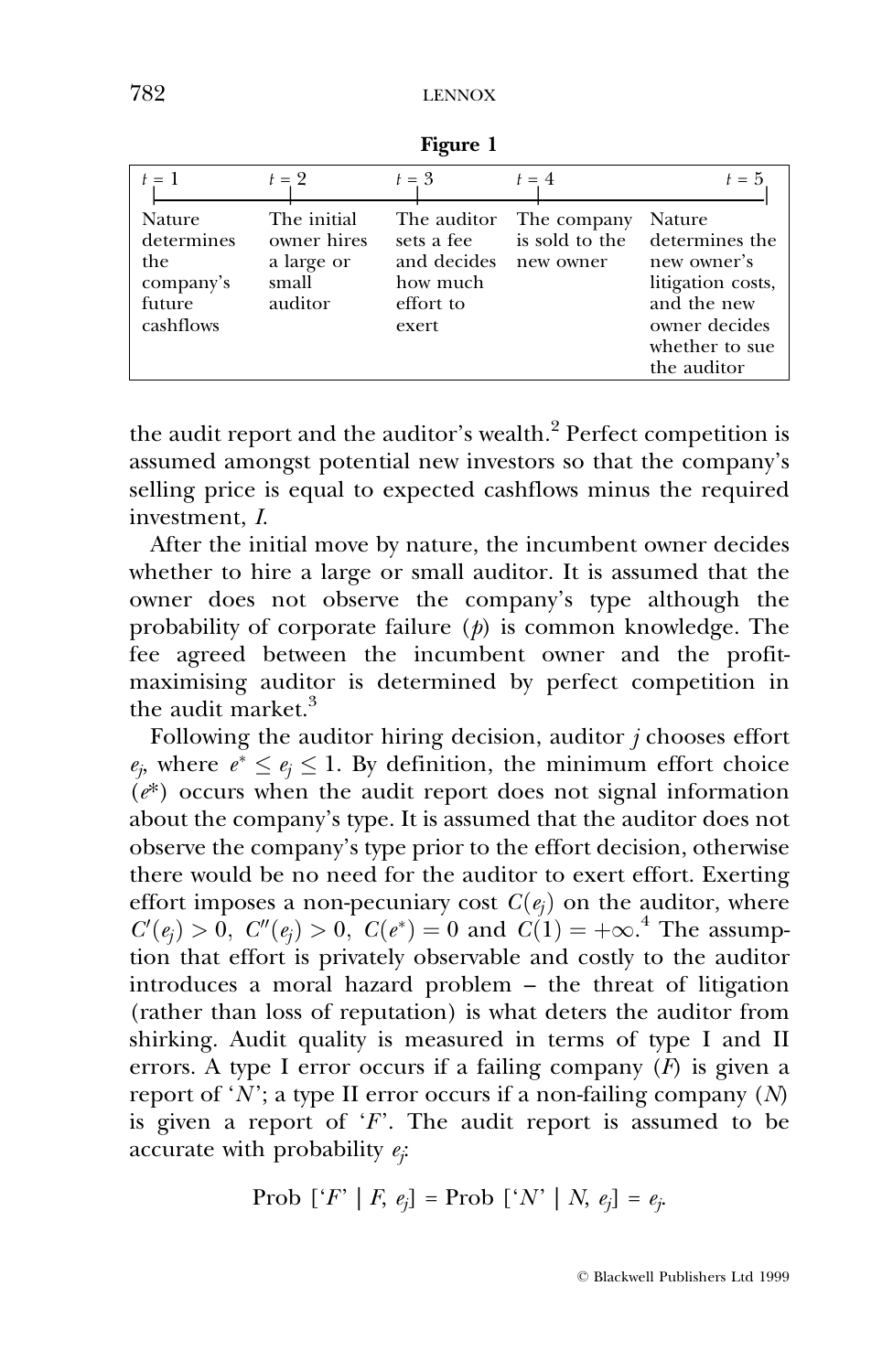Consistent with empirical evidence, it is assumed that auditors can only be sued for committing type I errors (see Table 1 and St. Pierre and Andersen, 1984).<sup>5</sup>

After the auditor's effort decision (and audit report), the company is sold by the incumbent owner to a new investor. The company's selling price depends on the audit opinion  $(F)$  or  $(N')$ , auditor effort  $(e_j)$ , and the cost of the investment,  $I^6$  Given a report of 'N' by auditor *j*, the company's selling price is zero if the investment cost exceeds the company's expected cashflow; otherwise, the selling price is equal to the difference between expected cashflow and the cost of the investment. Given a report of 'N' by auditor *i*, the company's selling price is therefore equal to:

$$
\max\bigg\{0,\frac{pe_j\Pi_N+(1-p)(1-e_j)\Pi_F}{pe_j+(1-p)(1-e_j)}-I\bigg\}.
$$
 (1)

Given a report of  $F$  by auditor *i*, the company's selling price is equal to:

$$
\max\bigg\{0,\frac{p(1-e_j)\Pi_N+(1-p)e_j\Pi_F}{p(1-e_j)+(1-p)e_j}-I\bigg\}.\tag{2}
$$

It is easily shown that the company's selling price is weakly increasing (decreasing) in  $e_i$  given a report of 'N' ('F'). Intuitively, audit reports are more accurate signals of financial health, the more effort that auditors exert.

## Definition

The minimum level of audit effort  $(e^*)$  occurs when the audit report has no information value  $-$  that is,  $e^*$  satisfies:

$$
\frac{p e^* \Pi_N + (1-p)(1-e^*) \Pi_F}{p e^* + (1-p)(1-e^*)} = \frac{p(1-e^*) \Pi_N + (1-p) e^* \Pi_F}{p(1-e^*) + (1-p) e^*}.
$$

Solving the above equation gives  $e^* = 0.5 (= 1 - e^*)$ . When the report has no information value, the company's expected selling price is:

$$
\max\{0, p\Pi_N + (1-p)\Pi_F - I\}.
$$

ß Blackwell Publishers Ltd 1999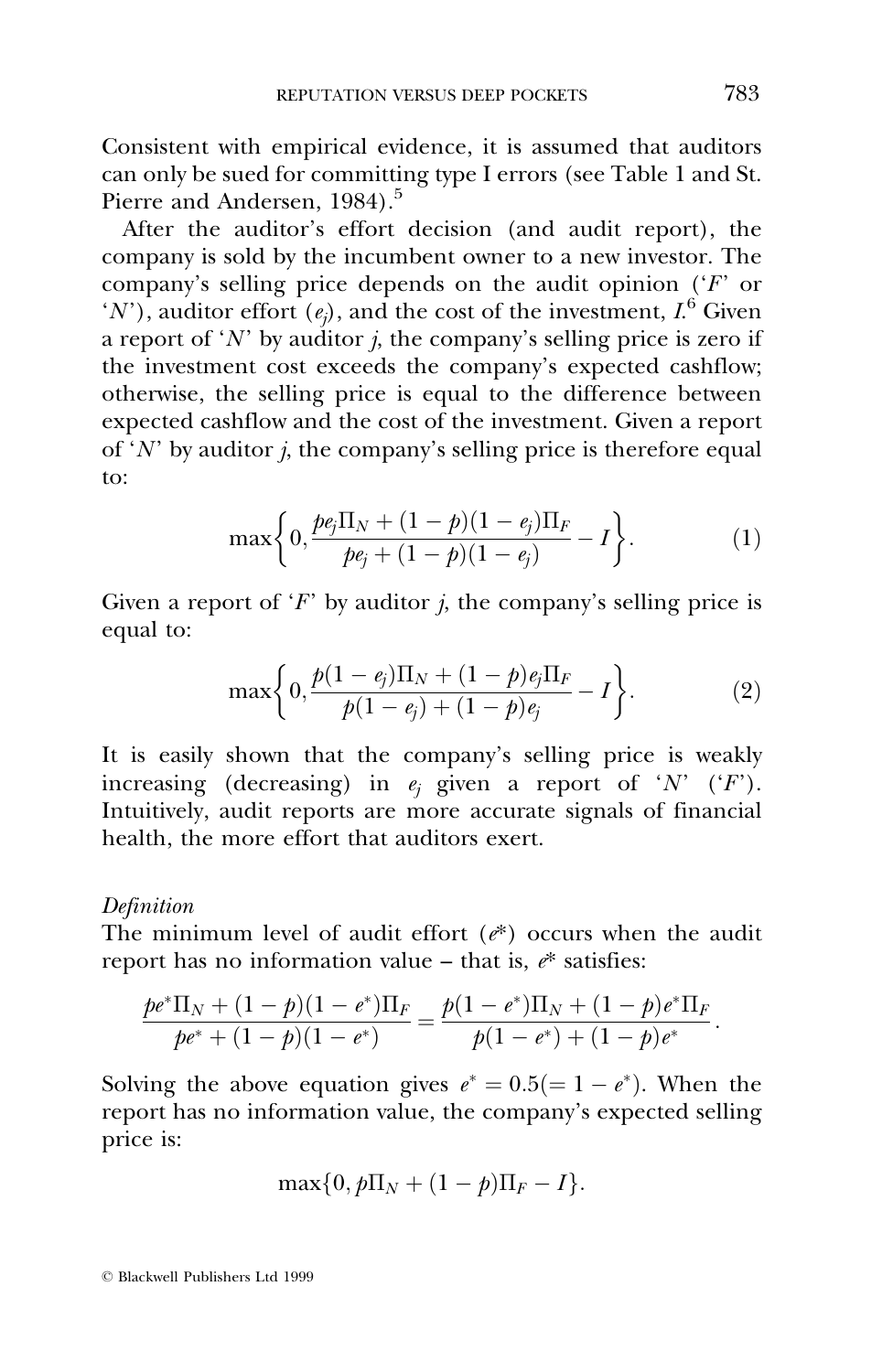Assumption 1

$$
\frac{pe_j\Pi_N + (1-p)(1-e_j)\Pi_F}{pe_j + (1-p)(1-e_j)} > \frac{p(1-e_j)\Pi_N + (1-p)e_j\Pi_F}{p(1-e_j) + (1-p)e_j}.
$$

Assumption 1 means that attention is confined to equilibria where audit reports signal information about the company's type  $(e_i > e^*, i = L, S).$ 

After the company is sold to the new owner, the investment  $(I)$ is made and cashflows are realised. Having observed the company's cashflows, the new owner decides whether to sue the auditor  $-$  this assumption is realistic since most litigation claims occur following liquidation or take-over. It is assumed that there are two types of new owner and the types are only observed privately. A new owner with low litigation costs  $(K_L)$  is more likely to sue and therefore poses a high litigation risk to the auditor; a new owner poses a low litigation risk if litigation costs are high  $(K_H)$ , where  $K_H > K_L > 0$ . The assumption of different litigation costs captures the fact that client characteristics other than financial health help to explain the amount of litigation incurred by auditors (Stice, 1991; Stice, 1993; and Hall and Renner, 1988). The new owner has low litigation costs with probability  $h$ , where  $h$ is determined by nature and both cost types exist in the population  $(0 < h < 1)$ .

Perfect competition in the audit market implies that the audit fee  $(F_i)$  is equal to the cost of exerting effort  $(C(e_i))$  plus the auditor's expected litigation cost. The expected litigation cost depends on auditor wealth  $(W_i)$  and the probability that the new owner chooses to sue. The probability of a litigation suit depends on the probability of corporate failure  $(1 - p)$ , auditor effort  $(e_i)$ , the new owner's litigation costs  $(K_H \text{ or } K_L)$ , and wealth  $(W_j)$ .

The analysis begins by describing four mutually exclusive cases for the new owner's litigation costs and auditor wealth:

(a)  $K_H > K_L > W_L > W_S$ , (b)  $W_L > K_H > K_L > W_S$ , (c)  $W_L > W_S > K_H > K_L$ , (d)  $W_L > K_L > W_S > K_L$ .

Proposition 1 considers cases (a) and  $(b)$ .<sup>7</sup>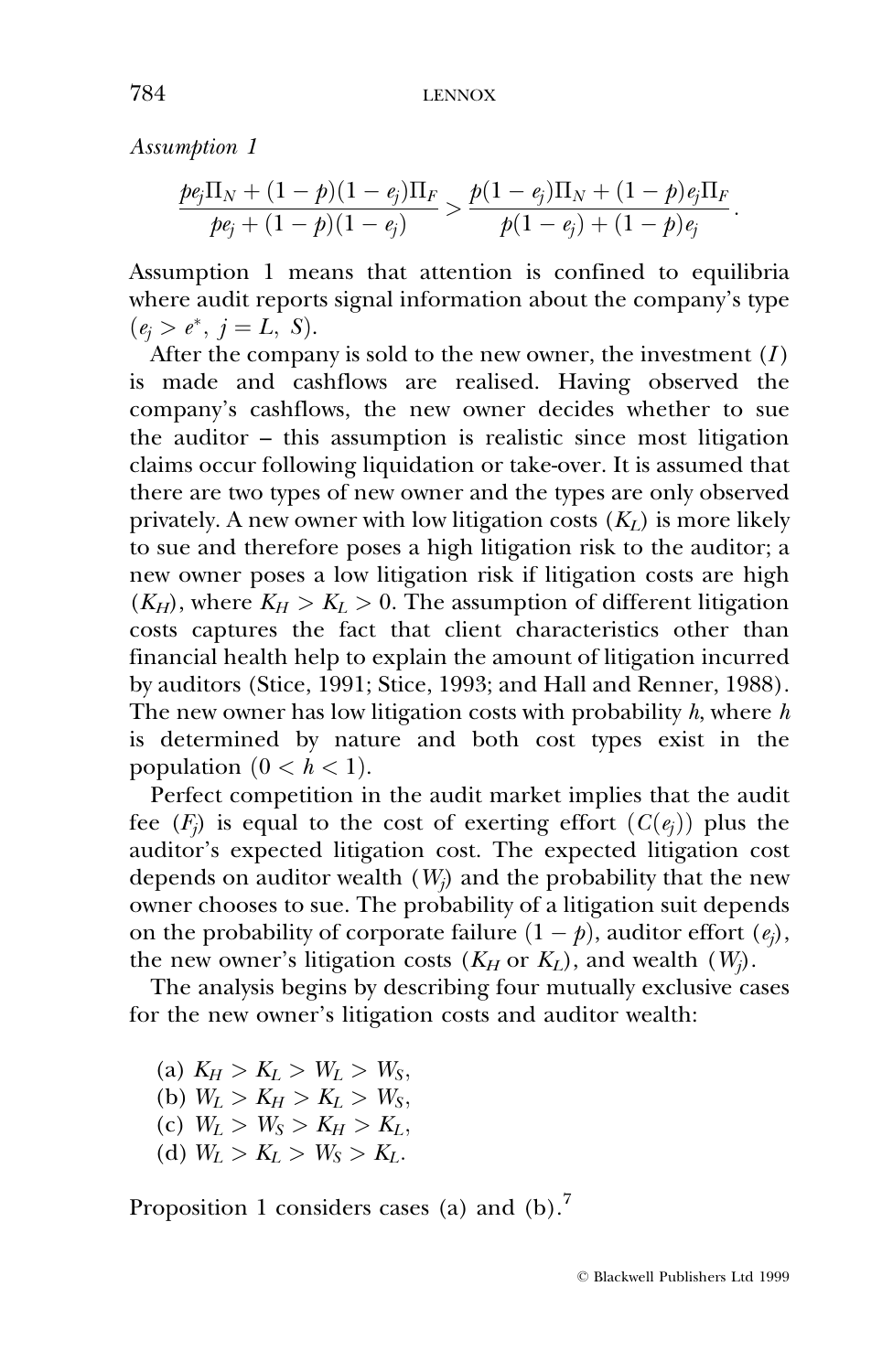Proposition 1

The set of equilibria in which  $K_H > K_L > W_L > W_S$ , or  $W_L >$  $K_H > K_L > W_S$  violates Assumption 1.

The proof to Proposition 1 is very straightforward. When litigation costs exceed auditors' wealths  $(K_H > K_L > W_L > W_S)$ , neither the large nor small auditor face the threat of litigation and both types of auditor choose the minimum level of effort  $(e_L = e_S = e^*)$ . When litigation costs exceed the small auditor's wealth  $(W_L > K_H > K_L > W_S)$ , the small auditor faces no litigation threat and chooses the minimum level of effort ( $e_S = e^*$ ). Both cases violate Assumption 1, which requires the reports of large and small auditors to have some information value.

Previous deep pockets models have analysed equilibria in which auditors are always sued for committing type I errors (Dye, 1993; and Schwartz, 1997). Proposition 2 demonstrates that this is true in case (c) where litigation costs are less than auditor wealth.

Proposition 2 When  $W_L > W_S > K_H > K_L$ :

- Large auditors exert more effort than small auditors ( $e_L > e_S$ ) and issue more accurate reports.
- Large auditors are less likely to be sued than small auditors.
- Audit fees are  $F_i = C(e_i) + (1 p)(1 e_i)W_i$   $(j = L, S)$
- There exist equilibria in which only large auditors, only small auditors, or both types of auditor are hired.

To explain Proposition 2, consider auditor  $i$ 's profit-maximisation problem:

$$
\max_{e_j} \pi_j = F_j - C(e_j) - (1 - p)(1 - e_j)W_j \quad (j = L, S). \tag{3}
$$

Since the fee is set before the auditor's effort choice, the auditor takes the fee as given in (3), resulting in the first order condition,  $C'(e_j) = (1 - p)W_j$ . Since  $W_L > W_S$  and  $C''(e_j) > 0$ , it must be true that  $e_L > e_S$ . Therefore, large auditors' reports are more accurate than small auditors' reports and large auditors are less likely to be sued. In Proposition 2, the predictions of the reputation and deep pockets hypotheses are identical – large auditors are more accurate and incur less litigation than small auditors.

ß Blackwell Publishers Ltd 1999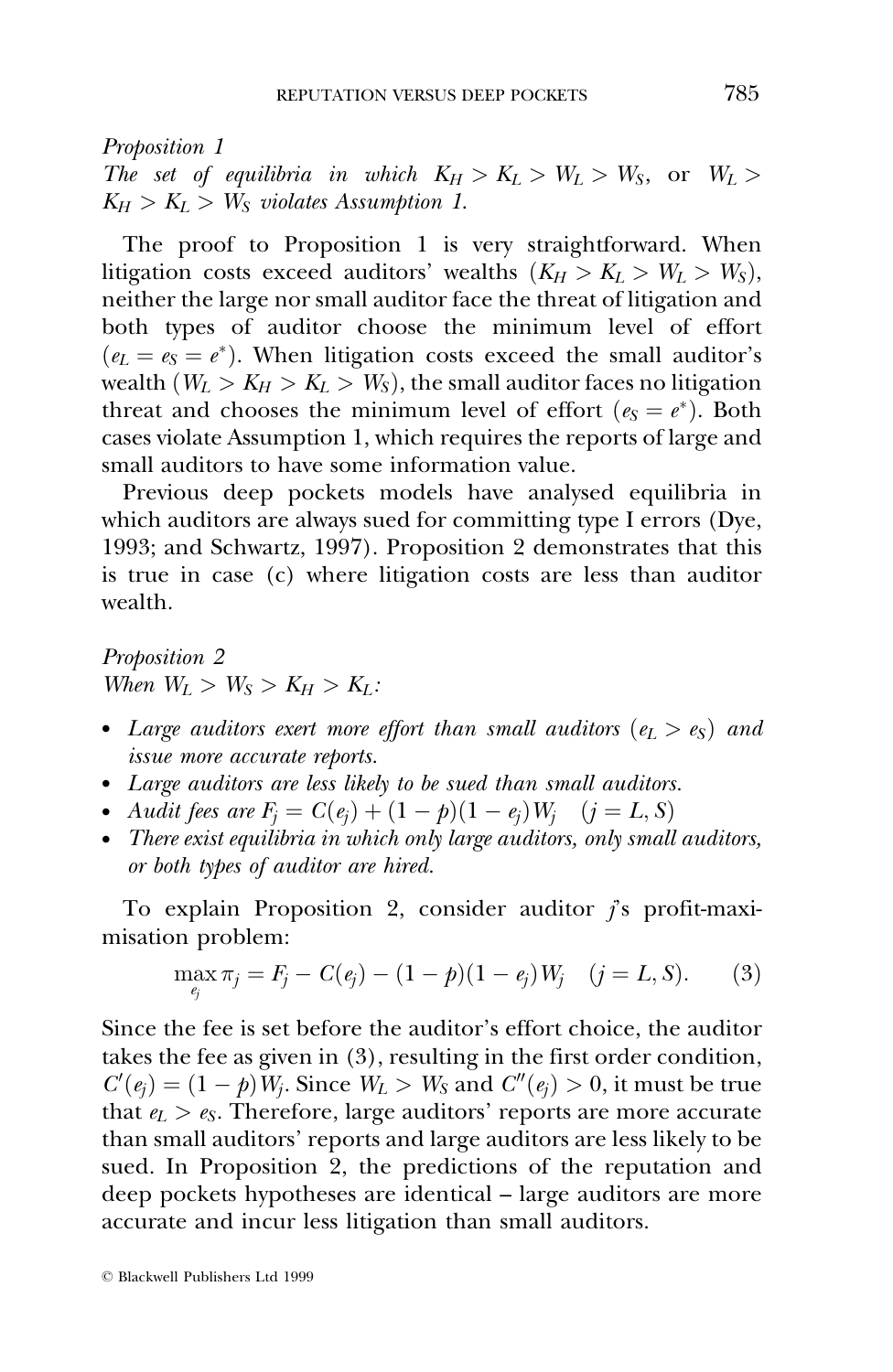There are three factors affecting the difference between large and small auditors' fees  $(F_L$  and  $\tilde{F_S}$ ).

$$
F_L = C(e_L) + (1 - p)(1 - e_L)W_L,
$$
  
\n
$$
F_S = C(e_S) + (1 - p)(1 - e_S)W_S.
$$

First, large auditors exert more effort and therefore have higher costs  $(C(e_l) > C(e_s))$ . Secondly, large auditors have more wealth at risk  $(W_L > W_S)$  and may therefore charge a higher insurance premium. These two effects mean that large auditors' fees tend to be higher than small auditors' fees. However, a third effect works in the opposite direction  $-$  since large auditors exert more effort, they are less likely to incur litigation and may therefore charge a lower insurance premium.

To explain why the audit market can consist of only large, only small or both types of auditor, it is necessary to consider the auditor hiring decision. When deciding whom to hire, the incumbent owner's expected payoff depends on the company's expected selling price minus the audit fee. The owner would prefer to hire the large auditor if he knew that the report would be  $'N'$  since the large auditor's report is more credible and has a greater effect on the company's selling price. The owner would prefer to hire the small auditor if he knew that the report would be  $F'$ , since the small auditor's report is less credible. When deciding who to hire, the initial owner does not know what the audit report will be and so is unsure whether to hire the large or small auditor. The initial owner's choice of auditor depends on the values for the exogenous parameters  $(p, h, I, \Pi_F, \Pi_N, W_L,$  $W_S$ ,  $K_L$ ,  $K_S$ ) and the functional form of the cost function  $C(e_i)$ . In numerical examples, the Appendix describes three equilibria where only large auditors are hired, only small auditors are hired, or both types are hired.

Proposition 3 considers case (d) where, conditional on a type I error occurring, the large auditor is always sued whilst the small auditor is only sued by new owners who have low litigation costs.

Proposition 3 When  $W_L > K_H > W_S > K_L$ :

• Large auditors exert more effort than small auditors ( $e_L > e_S$ ) and issue more accurate reports.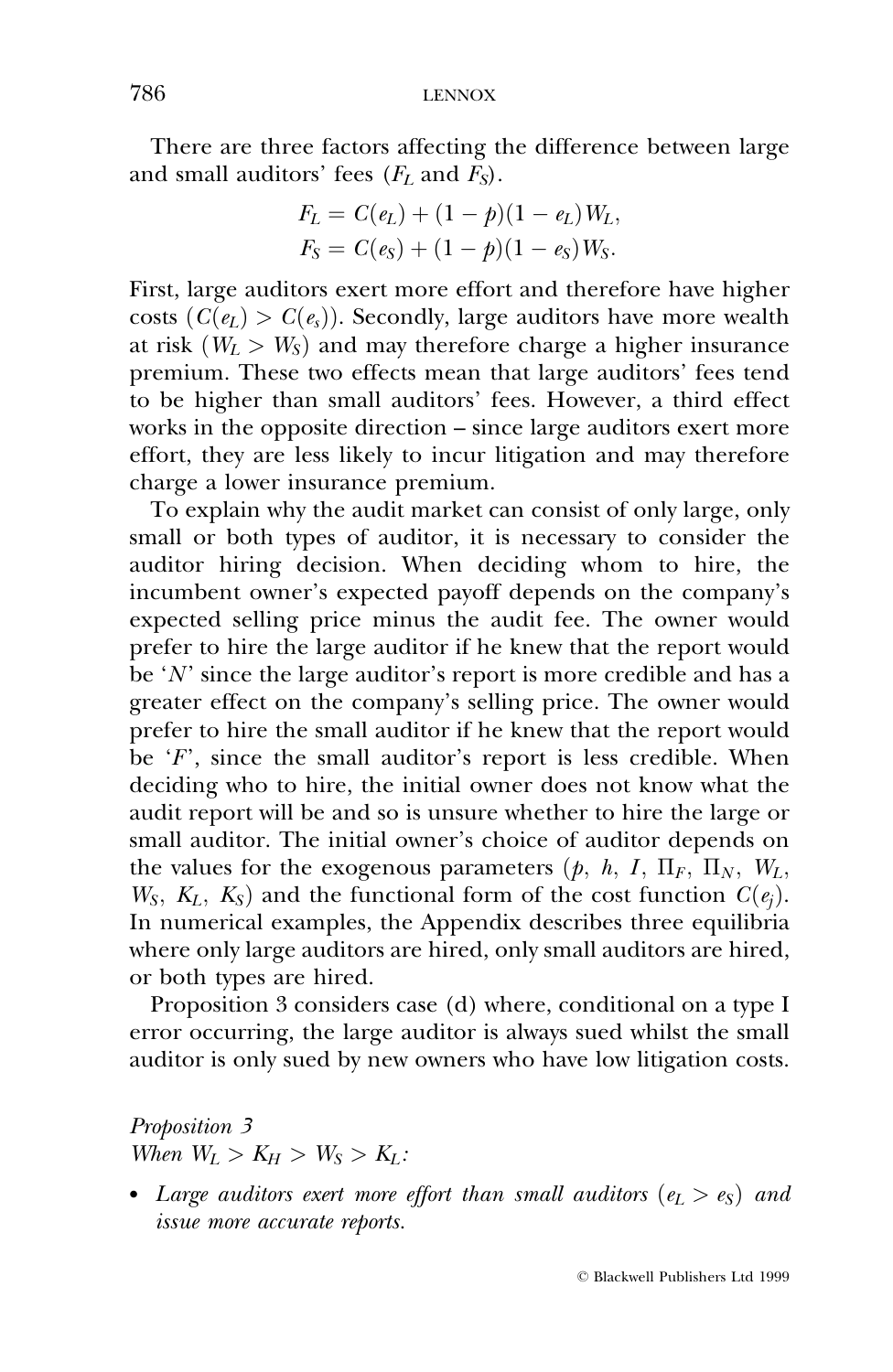- Large auditors' fees are  $F_L = C(e_L) + (1 p)(1 e_L)W_L$ .
- Small auditors' fees are  $F_S = C(e_S) + (1 p)h(1 e_S)W_S$ .
- Equilibria exist in which only large auditors, only small auditors, or both types of auditor are hired.
- There is an ambiguous relationship between auditor size and litigation.

The intuitions for the relationships between auditor size, auditor accuracy, audit fees and auditor hiring are exactly the same as in Proposition 2. The profit maximisation problems for large and small auditors are:

$$
\max_{e_L} \pi_L = F_L - C(e_L) - (1 - p)(1 - e_L)W_L
$$
  

$$
\max_{e_s} \pi_S = F_S - C(e_s) - (1 - p)h(1 - e_S)W_S e_S.
$$

The large auditor exerts effort such that  $C'(e_L) = (1 - p)W_L$ , whilst the small auditor exerts effort such that  $C'(e_S) =$  $h(1 - p)W_s$ . The large auditor chooses to exert more effort  $(e_L > e_S)$  and large auditors' reports are more accurate.

The key insight of Proposition  $\overline{3}$  is that the relationship between auditor size and litigation is ambiguous despite the superior accuracy of large auditors. In Proposition 2, large auditors are less likely to be sued because they are more accurate,  $(1 - p)$  $(1 - e_L) < (1 - p)(1 - e_S)$ . In Proposition 3, there is a second effect  $\overline{z}$  large auditors are more prone to deep pockets actions. Given that a type I error occurs, large auditors are always sued whilst small auditors are only sued with probability  $h$ . Therefore, the large auditor is sued with probability  $(1 - p) (1 - e_L)$  whilst the small auditor is sued with probability  $h(1 - p)(1 - e_S)$ . The Appendix provides two numerical examples where large auditors are less likely to be sued because of their superior accuracy  $((1 - p)(1 - e_L) < h(1 - p)(1 - e_S))$ , and where large auditors are more likely to be sued because they are more prone to deep pockets actions  $((1 - p)(1 - e_L) > h(1 - p)(1 - e_S)).$ 

The deep pockets model is important because it identifies two differences between the predictions of the reputation and deep pockets hypotheses. First, the reputation hypothesis predicts that large auditors are less likely to be sued because of their superior accuracy. In contrast, the deep pockets hypothesis predicts that large auditors may be more prone to litigation. Secondly, the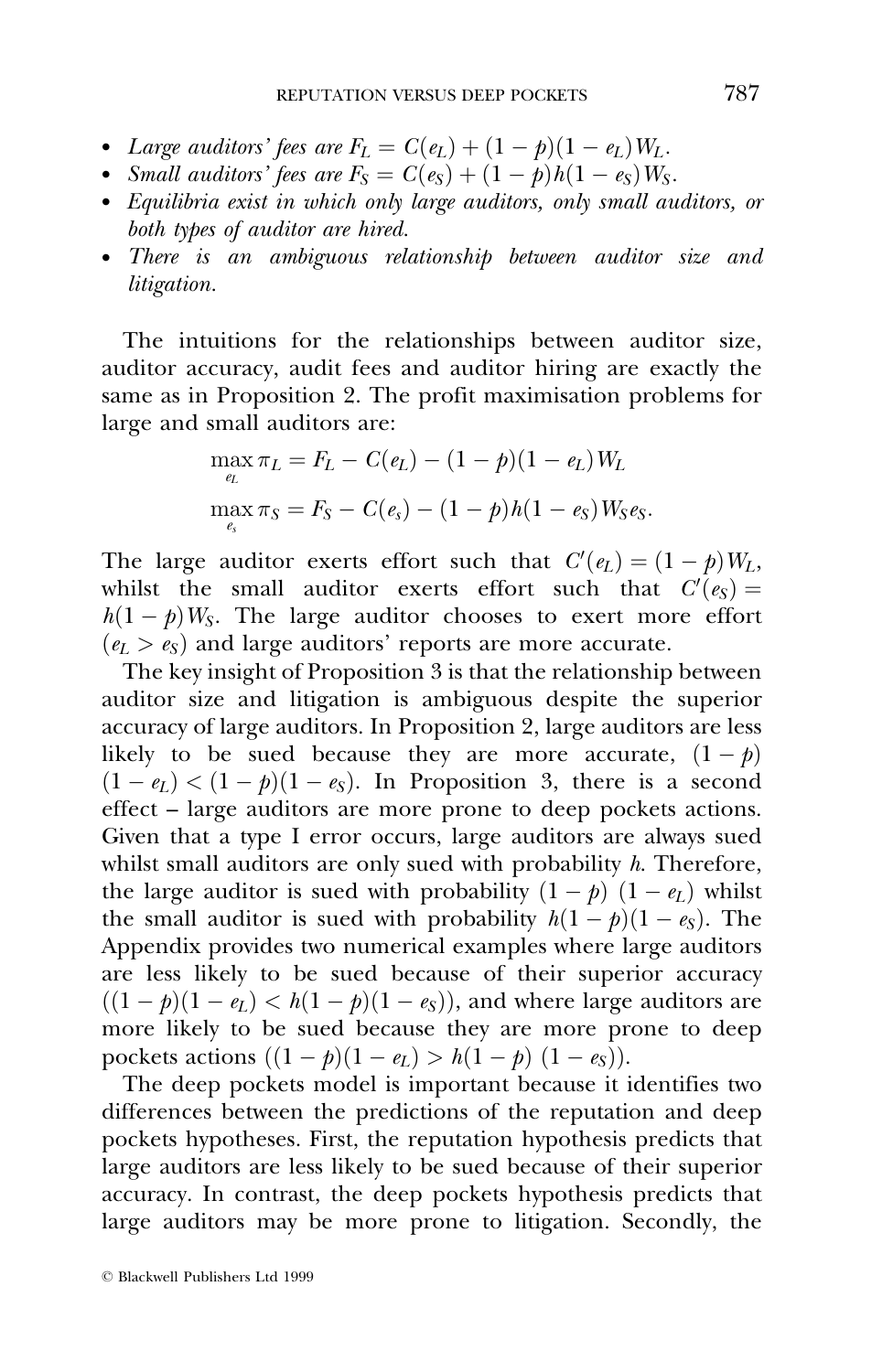reputation hypothesis predicts that signals of auditor accuracy, such as litigation and auditor criticism, affect the demand for audit services. The validity of this prediction depends on whether these signals are strongly correlated with auditor accuracy. The deep pockets hypothesis predicts that litigation against audit firms is not a strong signal of accuracy for two reasons. First, auditors are only sued for type I errors and so litigation does not signal auditors' type II error rates. Secondly, deep pockets make a large auditor more prone to litigation conditional on a type I error occurring  $-\frac{1}{2}$ therefore, litigation is a poor signal of auditors' type I error rates. The next section tests the predictions of the reputation and deep pockets hypotheses by examining the relationship between auditor size and litigation, and by comparing the market shares of criticised and uncriticised auditors.

## 3. THE EMPIRICAL EVIDENCE

There are two key findings in this section. First, large auditors are more likely to be sued (and criticised)  $-$  this contradicts the reputation hypothesis but is consistent with the deep pockets hypothesis. Secondly, the evidence does not suggest that auditors suffered falls in demand as a result of criticism  $-$  this is also contrary to the reputation hypothesis, but is consistent with the deep pockets hypothesis.

The population consists of all UK publicly quoted companies between 1987-94. Data were collected on each company's auditor, audit report, audit fee, shareholdings and assets from annual reports kept on microfiche at Warwick University. The sample was selected on the basis of microfiche availability and consists of 1,036 companies.8 There were 123 companies in the sample that entered administration, liquidation or receivership  $-$  the frequency of failure averaged 1.3% per annum which was approximately equal to the population frequency (Morris, 1997).

Next, a search was made of the Financial Times, the Economist, Accountancy Age magazine and Department of Trade and Industry (DTI) investigations for news items in which auditors received criticism. These criticisms are listed in Table 1. Auditors were most susceptible to criticism when one of two events occurred.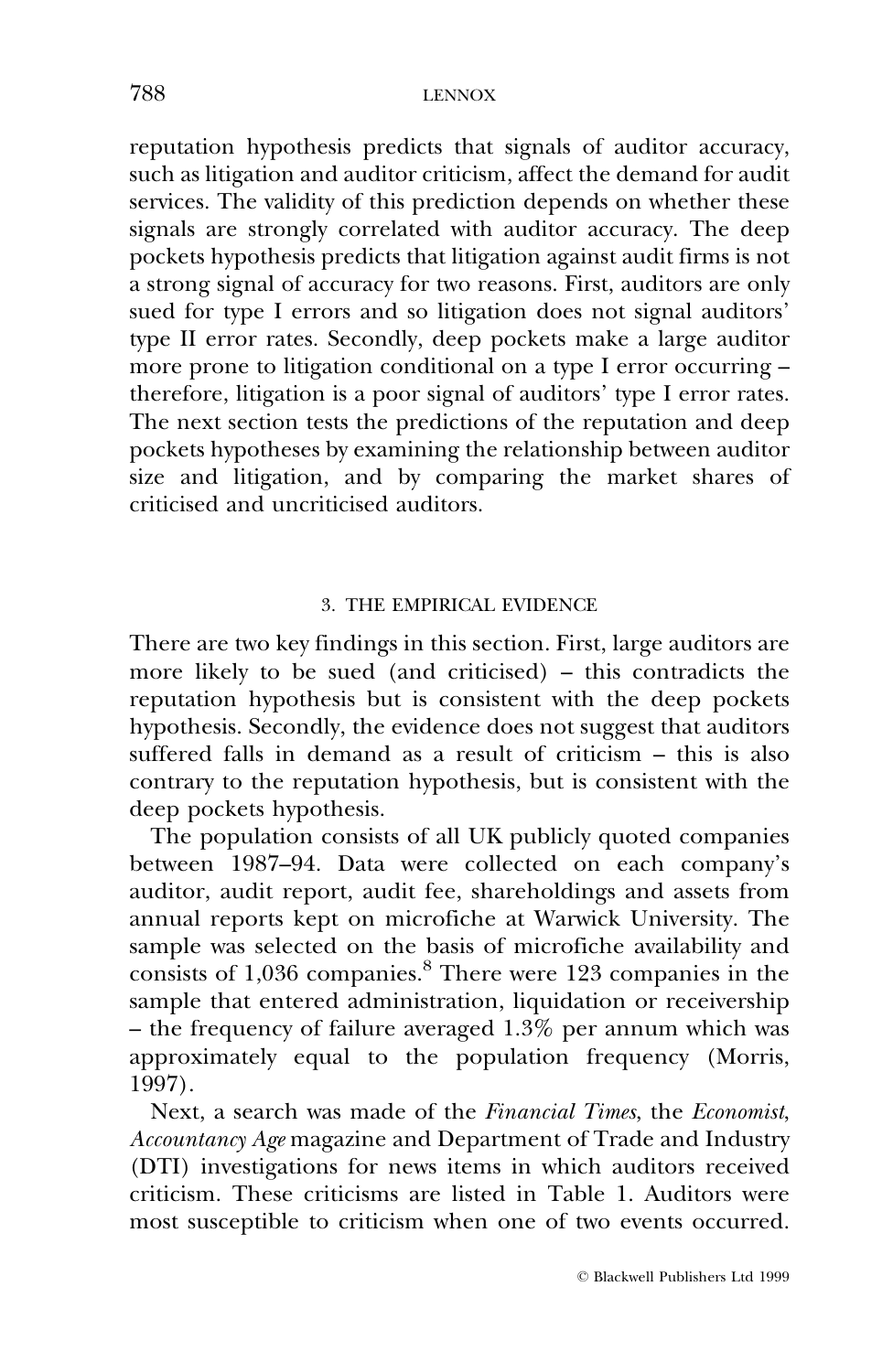## Table 1

## Criticisms of UK Audit Firms (1988-94)

| Auditor   | Date     | News                                                                                                                                                                                      |
|-----------|----------|-------------------------------------------------------------------------------------------------------------------------------------------------------------------------------------------|
| Stoy      | 19:02:90 | The bankrupt AT Trust served Stoy with writ for audit.                                                                                                                                    |
| Hayward   | 23:12:90 | ICAEW announced investigation into audit of bankrupt Levitt                                                                                                                               |
|           |          | Group.                                                                                                                                                                                    |
|           | 22:11:90 | Stoy criticised by shareholders for its audits of Polly Peck and<br>Astra Holdings.                                                                                                       |
|           | 10:01:91 | Labour Party criticised Stoy for its audit of the Levitt Group.                                                                                                                           |
|           | 08:04:91 | Amber Day decided not to retain Stoy as its auditor because of<br>concern shown by some City institutions over Stoy's audits of<br>Polly Peck, Sock Shop, Levitt Group and Homes Assured. |
|           | 29:04:93 | Stoy served with writ for its audit of Polly Peck.                                                                                                                                        |
|           | 18:06:93 | Stoy criticised in DTI investigation of Astra Holdings.                                                                                                                                   |
|           | 21:06:93 | Stoy served with writ in connection with audit of Beverley Group<br>(formerly known as Petrocon).                                                                                         |
|           | 30:11:93 | Financial Reporting Review Panel criticised the accounts of<br>Chrysalis which were unqualified.                                                                                          |
|           | 14:05:94 | Stoy served with writ for audit of Astra Holdings.                                                                                                                                        |
| Ernst and | 27:07:88 | Ruberoid served writ for £8.9m against Ernst and Whinney for<br>audit of Camrex.                                                                                                          |
| Young     | 22:10:88 | Arthur Young paid £12m in settlement to the Bank of England for<br>its audit of Johnson Matthey Bank.                                                                                     |
|           | 27:10:88 | Arthur Young criticised by DTI over audit of Milbury Plc.                                                                                                                                 |
|           | 30:06:89 | Stoddard Sekers considered legal action against Arthur Young for<br>its audit of Sekers International, with which it had merged.                                                          |
|           | 02:03:89 | Arthur Young criticised by shareholders and creditors over its<br>audit of Sound Diffusion.                                                                                               |
|           | 04:08:89 | Arthur Young admitted that two sets of accounts for Budgens<br>(1986 and 1987) which it had audited were incorrect.                                                                       |
|           | 19:10:89 | Ernst and Young faced legal action from a Lloyd's syndicate for its<br>audit of Warrilow.                                                                                                 |
|           | 30:11:89 | Arthur Young and Ernst and Whinney received a writ for their<br>work on Sound Diffusion.                                                                                                  |
|           | 29:08:90 | Arthur Young criticised by DTI for its audit of Alexander Howden<br>Holdings.                                                                                                             |
|           | 01:05:91 | Arthur Young and Ernst and Whinney criticised by DTI for its<br>audit of Sound Diffusion.                                                                                                 |
|           | 06:07:91 | BCCI was liquidated – speculation begins over the role of Ernst<br>and Young.                                                                                                             |
|           | 24:07:91 | Arthur Young criticised by DTI for its audit of Rotaprint.                                                                                                                                |
|           | 12:09:91 | Arthur Young served with writ for its audit of Magnet.                                                                                                                                    |
|           | 18:02:92 | Arthur Young fined £100,000 by Joint Disciplinary Scheme for its<br>work on Milbury.                                                                                                      |
|           | 07:03:92 | Ernst and Young (and Price Waterhouse) received writ from the<br>liquidators of BCCI for £7.5 bn.                                                                                         |
|           | 25:04:92 | Joint Disciplinary Scheme announced investigation into Ernst<br>and Young for its audit of BCCI.                                                                                          |
|           | 01:10:92 | Claim made by Walker Greenbank for £15m against Arthur<br>Young regarding the acquisition of Alkar.                                                                                       |
|           | 18:02:93 | Ernst and Young criticised by DTI regarding its work on                                                                                                                                   |
|           | 19:06:94 | Edencorp Leisure.<br>Magnet made a claim against its auditor Arthur Young for £50m.                                                                                                       |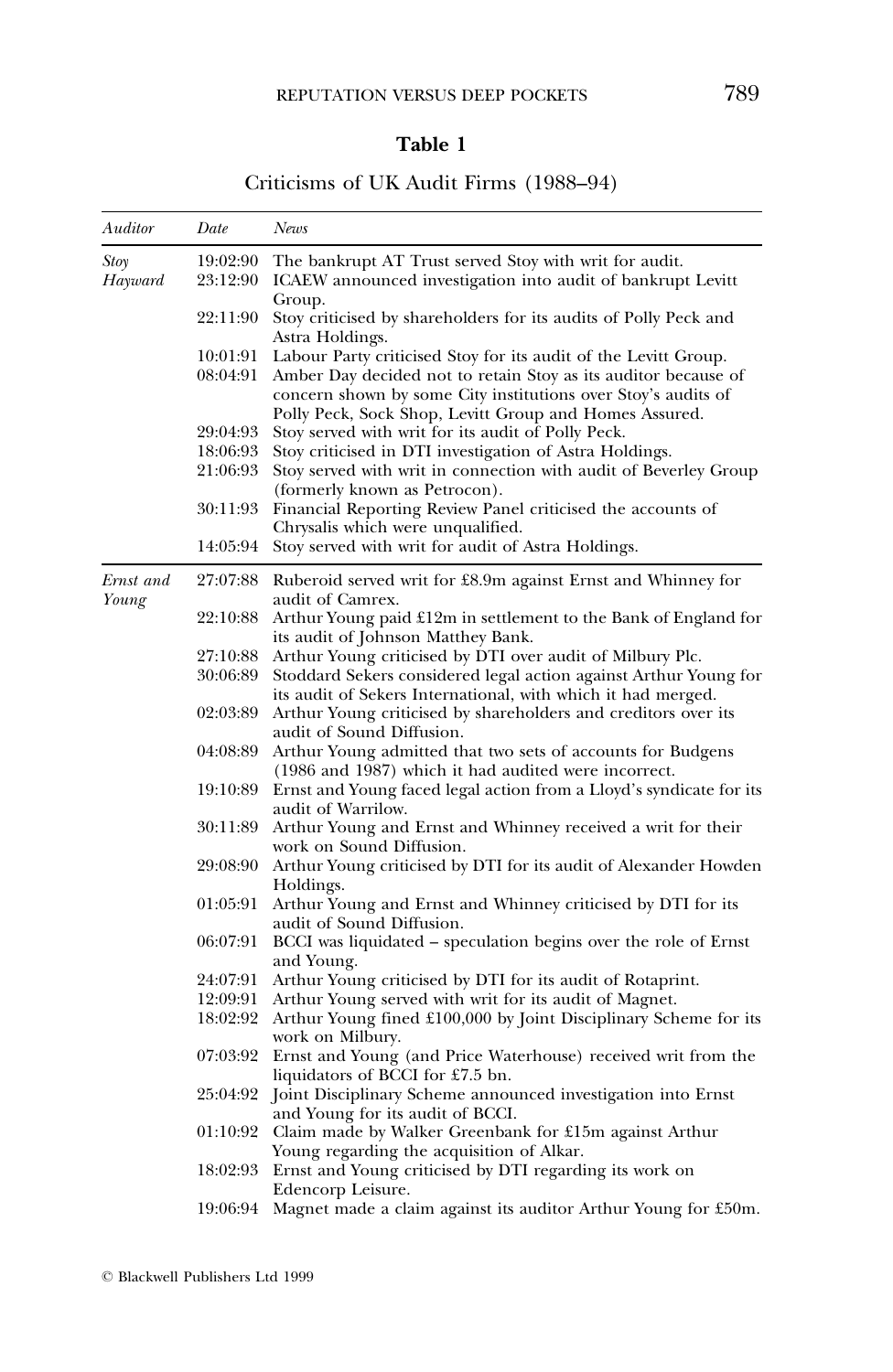Table 1 (Continued)

| Auditor                          | Date     | News                                                                                                                                                                  |
|----------------------------------|----------|-----------------------------------------------------------------------------------------------------------------------------------------------------------------------|
| Price<br>Waterhouse              |          | 07:04:88 UniChem made official complaint over a report PW prepared for<br>its audit client Macarthy in its bid for UniChem.                                           |
|                                  | 02:05:90 | PW accused in court of misleading Guiness directors.                                                                                                                  |
|                                  |          | 12:04:91 PW reached out of court settlement with Pifco for negligence in<br>its audit of Salton – amount undisclosed.                                                 |
|                                  | 06:07:91 | BCCI was liquidated – speculation begins over the role of Price<br>Waterhouse.                                                                                        |
|                                  | 07:03:92 | Price Waterhouse (and Ernst and Young) received writ from the<br>liquidators of BCCI for £7.5bn.                                                                      |
|                                  |          | 29:01:94 Financial Reporting Review Panel criticised the accounts of<br>Intercare which were not qualified by Price Waterhouse.                                       |
|                                  | 01:02:94 | Joint Disciplinary Scheme reprimanded Price Waterhouse for<br>failing to reveal a fraud it had uncovered 14 years previously<br>during an audit of Bryanston Finance. |
| Touche<br>Ross                   |          | 25:10:88 ICAEW started investigation into Touche Ross's work on Barlow<br>Clowes.                                                                                     |
|                                  | 19:10:89 | Spicer and Oppenheim faced legal action from a Lloyd's<br>syndicate for its audit of Warrilow.                                                                        |
|                                  | 20:03:91 | Spicer and Pegler criticised by DTI for its work on Aldermanbury<br>Trust.                                                                                            |
|                                  | 25:02:92 | Joint Disciplinary Scheme re-opened Barlow Clowes investigation<br>(the previous investigation was suspended following a request<br>from the Serious Fraud Office).   |
|                                  | 16:10:92 | Financial Reporting Review Panel forced Trafalgar House to<br>amend its 1991 accounts which were not qualified by Touche                                              |
|                                  | 03:11:92 | Ross.<br>The Treasury and liquidators issued a writ against Touche Ross for<br>Barlow Clowes.                                                                         |
|                                  | 21:07:94 | Spicers criticised by DTI over its work on Atlantic Computers.                                                                                                        |
| <b>KPMG</b> Peat                 | 18:11:89 | Ferranti served writ against Peat Marwick.                                                                                                                            |
| Marwick                          | 13:09:90 | Peat Marwick criticised for its audit of the N.U.M.'s accounts.                                                                                                       |
|                                  | 10:04:91 | Riva Group sued KPMG for negligence over its acquisition of<br>Hugin Sweda.                                                                                           |
|                                  | 13:08:91 | Peat Marwick paid out £40m in settlement to Ferranti.                                                                                                                 |
|                                  | 17:09:92 | KPMG served with writ for its audits of HS Weavers.                                                                                                                   |
|                                  | 22:12:92 | Adam & Co. announced they are considering legal action against<br>KPMG.                                                                                               |
|                                  |          | 23:09:93 KPMG criticised by DTI for its work on London United<br>Investments.                                                                                         |
|                                  | 30:11:93 | Financial Reporting Review Panel argued that Chrysalis' accounts<br>audited by KPMG in 1992 were contrary to <i>SSAP1</i> .                                           |
|                                  | 23:12:93 | KPMG sued over its valuation of Medway Ports.                                                                                                                         |
| Coopers<br>$\mathcal{C}$ Lybrand | 26:01:89 | Coopers issued with a writ for 1.96m pounds for its audit of Espley<br>Trust.                                                                                         |
|                                  |          | 08:04:89 Laird Group dismissed Coopers after finding errors in the<br>accounts of Metro-Cammell Weymann.                                                              |
|                                  | 18:05:89 | Deloitte Haskins criticised following its overvaluation of stocks and<br>work-in-progress held by E&L Instruments.                                                    |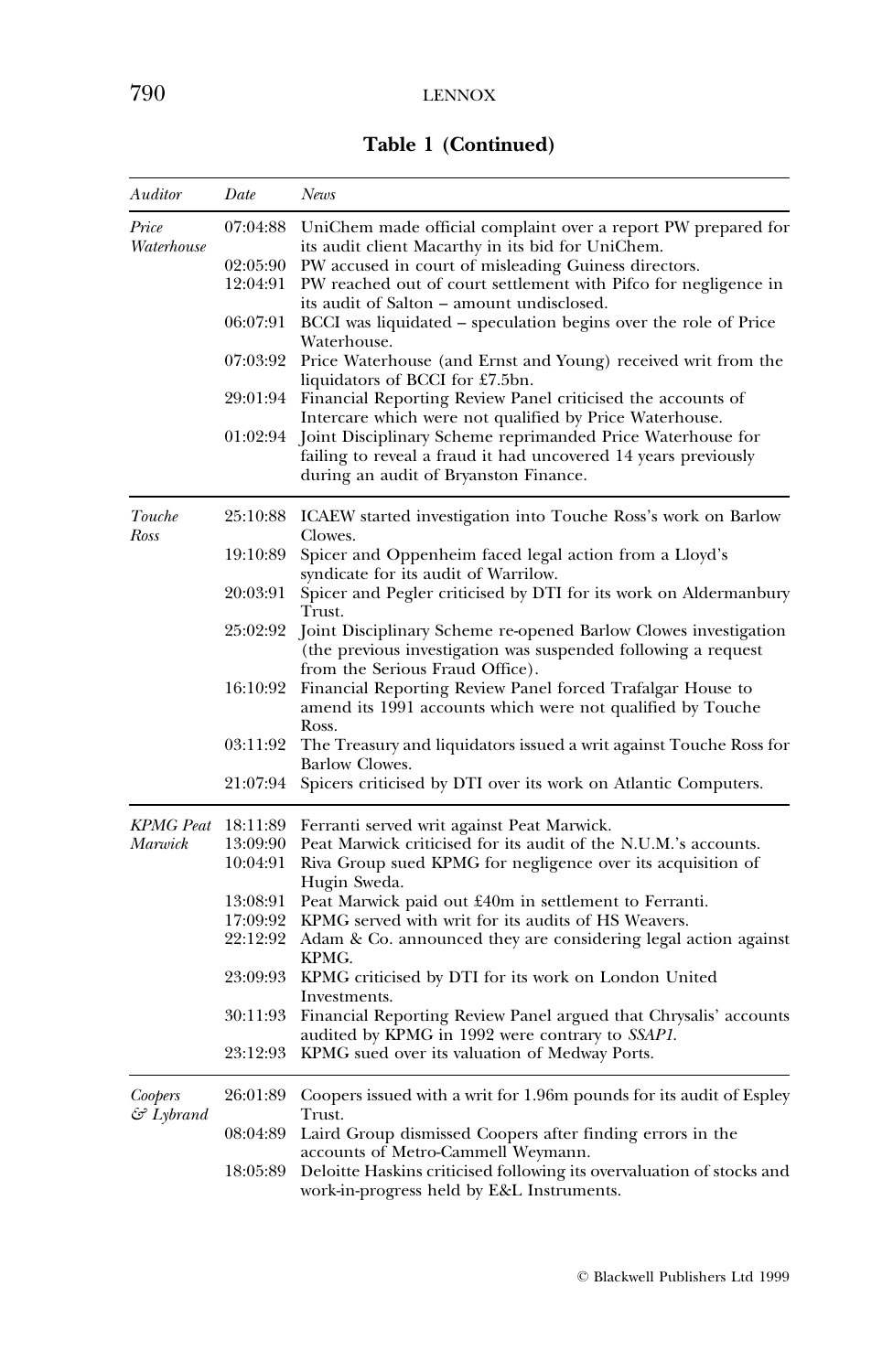| Auditor                  | Date     | <b>News</b>                                                                                                                                                       |
|--------------------------|----------|-------------------------------------------------------------------------------------------------------------------------------------------------------------------|
|                          | 08:05:91 | TGI dismissed Coopers following incorrect profit figures in the<br>accounts of Tannoy Audix which were audited by Coopers.                                        |
|                          | 12:12:91 | Coopers criticised for its role as auditor in Maxwell<br>Communications.                                                                                          |
|                          | 04:01:93 | Guardian Royal Exchange issued a writ against Coopers in relation<br>to its 1986–8 audits.                                                                        |
|                          | 11:08:93 | Financial Reporting Review Panel criticised accounts of Royal<br>Bank which were not qualified by Coopers.                                                        |
|                          | 27:09:93 | Financial Reporting Review Panel criticised accounts of Control<br>Techniques which were not qualified by Coopers.                                                |
|                          | 21:07:94 | Deloittes criticised by DTI for work on Atlantic Computers.                                                                                                       |
| Arthur<br>Anderson       | 11:03:88 | UK government sued Arthur Anderson in US courts over its audit<br>of DeLorean Motor Company.                                                                      |
|                          | 12:09:91 | Arthur Anderson served with writ for its audit of Magnet.                                                                                                         |
|                          | 23:02:93 | Financial Reporting Review Panel criticised the accounts of<br>Eurotherm which were not qualified by Arthur Anderson.                                             |
| Pannell<br>Kerr Forster  | 11:07:91 | Pannell Kerr Forster paid £1.63m in settlement to Beaverco Kerr<br>for its audit of Body Sculpture.                                                               |
|                          | 29:01:92 | Financial Reporting Review Panel criticised the annual report of<br>Williams Holdings, which contravened SSAP3 yet Pannell Kerr<br>Forster gave no qualification. |
| <b>Binder</b><br>Hamlyn  | 29:07:92 | ADT issued a writ for £146m against Binder in connection with the<br>takeover of Britannic Security.                                                              |
| Grant<br><b>Thornton</b> | 01:02:90 | Platignum served a writ against Grant Thornton for its profit<br>forecast.                                                                                        |
| <b>Moores</b><br>Rowland | 31:07:91 | SEET issued a writ against Moores Rowland in connection with<br>past acquisition of Homemaker Shops.                                                              |

Table 1 (Continued)

First, auditors were criticised for not giving adequate warnings of bankruptcy. Secondly, auditors were criticised following takeovers - the auditors of target companies were sometimes criticised by acquirers who believed they had paid too much as a result of over-stated accounts.

Table 2 summarises the criticisms, the number of clients, average client size, and the number of failing clients by audit firm. The evidence shows that large auditors received much more criticism and litigation than small auditors. Large auditors also audited larger companies than small auditors and audited more companies. This suggests that it is important to control for client numbers and client size when investigating the relationship between auditor size and litigation. Ernst and Young and Stoy Hayward were the most heavily criticised audit firms. Whilst a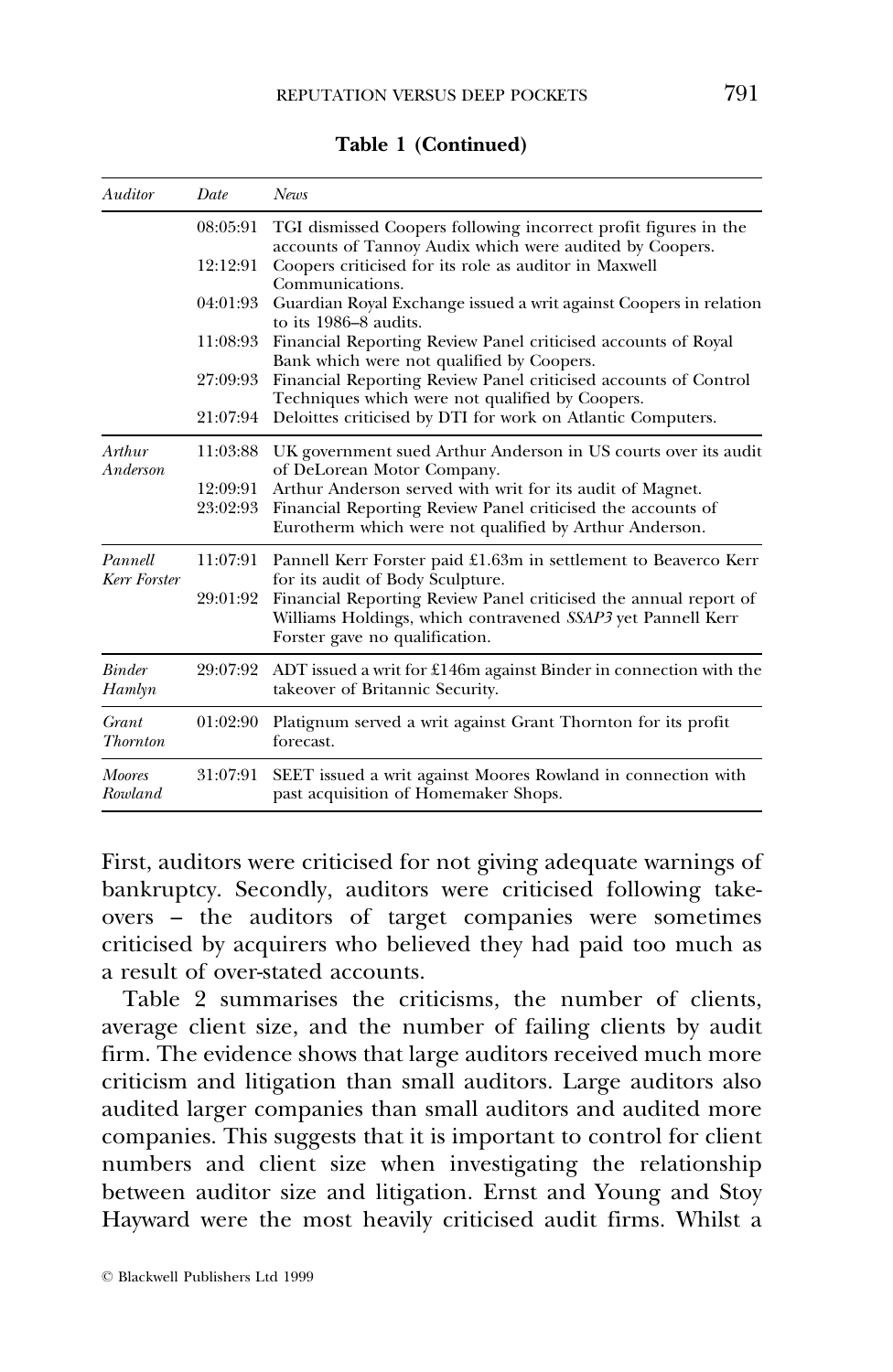## 792 LENNOX

#### Table 2

| <i><b>AUDITOR</b></i>    |                 | <b>CRITICISMS</b> |                | <i>CLIENTS ASSETS</i> |         | <b>FAILURES</b> |
|--------------------------|-----------------|-------------------|----------------|-----------------------|---------|-----------------|
|                          | TOTAL DTI WRITS |                   |                |                       |         |                 |
| <b>KPMG Peat Marwick</b> | 9               |                   | 5              | 238                   | 305,308 | 17              |
| Coopers and Lybrand      | 9               | 1                 | 2              | 185                   | 724,530 | 20              |
| <b>Ernst and Young</b>   | 13              | 4                 | 7              | 127                   | 669,603 | 9               |
| Price Waterhouse         | 6               | $\theta$          | 2              | 116                   | 465,768 | 13              |
| Touche Ross              | 5               | 2                 | $\overline{2}$ | 104                   | 191,718 | 11              |
| Arthur Anderson          | 3               | 0                 | $\overline{2}$ | 58                    | 158,138 | 8               |
| Binder Hamlyn            |                 | 0                 | 1              | 70                    | 90,254  | 11              |
| Stoy Hayward             |                 |                   | $\overline{4}$ | 40                    | 53,579  | 9               |
| <b>Grant Thornton</b>    |                 | 0                 | 1              | 38                    | 44,486  | 6               |
| Pannell Kerr Forster     | 2               | 0                 | 1              | 29                    | 75,656  | 0               |
| Robson Rhodes            |                 | 0                 | $\Omega$       | 23                    | 28,720  |                 |
| Kidsons Impey            | $_{0}$          | 0                 | 0              | 13                    | 194,816 | 1               |
| Hacker Young             |                 | 0                 | 0              | 13                    | 23,649  | 3               |
| Moores Rowland           |                 | 0                 |                | 11                    | 25,119  |                 |
| Clark Whitehill          |                 | 0                 | 0              | 10                    | 496,273 | 0               |
| Neville Russell          |                 | 0                 | $_{0}$         | 9                     | 18,211  | $^{()}$         |
| <b>Baker Tilly</b>       | 0               | 0                 | 0              | 5                     | 152,494 | 0               |
| Very small audit firms   |                 | 0                 | 0              | 1.25                  | 28,925  | 0.11            |

Number of Criticisms, Number of Clients, Average Client Size and Number of Corporate Failures

Notes:

|                 | CRITICISMS $\equiv$ Number of criticisms cited in Table 1 for each auditor.     |
|-----------------|---------------------------------------------------------------------------------|
| TOTAL           | $\equiv$ Total number of criticisms (cases mentioned in more than one news item |
|                 | were only counted once).                                                        |
| DTI             | $\equiv$ Number of criticisms by DTI.                                           |
| <b>WRITS</b>    | $\equiv$ Number of writs and liability settlements.                             |
| <b>ASSETS</b>   | $\equiv$ Average asset size of clients.                                         |
| <b>CLIENTS</b>  | $\equiv$ Number of clients audited between 1987-94.                             |
| <b>FAILURES</b> | $\equiv$ Number of clients that entered liquidation, administration or          |
|                 | receivership between 1987–94.                                                   |

 $<sup>1</sup>$  An audit firm falls into this category if it audited fewer than five of the quoted companies</sup> in the data – there are 122 such audit firms. The CLIENTS, ASSETS and FAILURES values are averaged over these 122 firms.

relatively large proportion of Stoy Hayward's clients (22.5%) were failing companies, the same was not true for Ernst and Young (7.1%). Thus, there does not appear to be a straightforward relationship between client portfolios and the amount of criticism incurred by auditors.

If the reputation hypothesis is valid, one would expect to find a negative relationship between auditor size and litigation. If the deep pockets hypothesis is important, the relationship between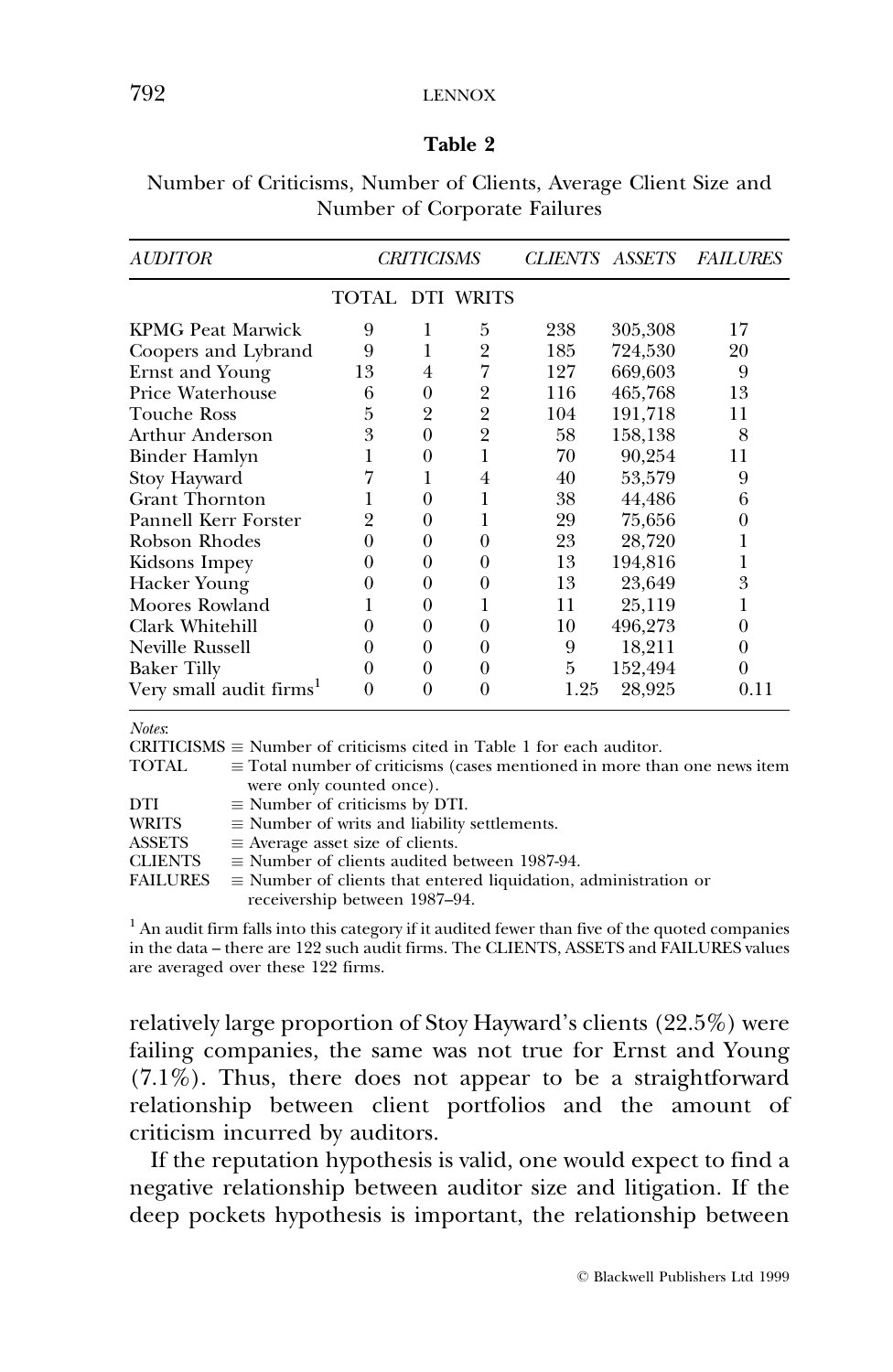auditor size and litigation is ambiguous. Unfortunately, it is difficult to investigate the relationship between auditor size and litigation, because many disputes appear to be settled in undisclosed out-of-court agreements. To address this problem, two dependent variables are used as proxies for litigation. In Table 3, models 1 and 2 use the number of disclosed writs and litigation settlements (WRIT<sub>i</sub>); models 3 and 4 use the total number of criticisms  $(CRIT)$  as a proxy for disclosed and undisclosed litigation.<sup>9</sup> Client size is controlled for by including a variable equal to the average asset size of auditor  $i$ 's clients  $(ASSETS<sub>j</sub>)$ . Differences in client portfolios might also explain the amount of litigation  $-$  in particular, audit firms with aggressive marketing strategies may be less likely to suffer falls in demand, but may also have clients that are more likely to sue. Hence, the number of failing companies as a proportion of total audited clients  $(FAILS<sub>i</sub>)$  is included to capture differences in litigation risk across auditors' client portfolios. Finally, dummy variables  $(SH_i$  and  $EY_i)$  are included to capture the fact that Stoy Hayward and Ernst and Young were most heavily criticised.

The results show a highly significant positive association between auditor size (BIGSIX<sub>i</sub>) and both measures of litigation (WRIT<sub>j</sub> and CRIT<sub>j</sub>) – this result was found to be robust for different model specifications.<sup>10</sup> The strong positive relationship between auditor size and litigation shows that large auditors were more prone to litigation despite their superior accuracy.<sup>11</sup> This is consistent with the deep pockets hypothesis, but inconsistent with the reputation hypothesis. The coefficients on average client size  $(ASSETS<sub>i</sub>)$  were insignificant indicating that it is auditor size rather than company size that determines the amount of litigation. The insignificant coefficients on  $FAILS<sub>j</sub>$  show that differences in client portfolios do not explain the amount of litigation incurred. Finally, models 1 and 3 confirm that Stoy Hayward (SH<sub>i</sub>) and Ernst and Young (EY<sub>i</sub>) were much more likely to receive criticism than other audit firms.

If the reputation hypothesis is valid, one would expect to find that criticised auditors suffered declines in demand.<sup>12</sup> Arguably, the most serious criticisms involved Polly Peck, Astra Holdings (both audited by Stoy Hayward) and BCCI (audited by Price Waterhouse and Ernst and Young).<sup>13</sup> Taking into account the number, severity and timing of these criticisms, one can make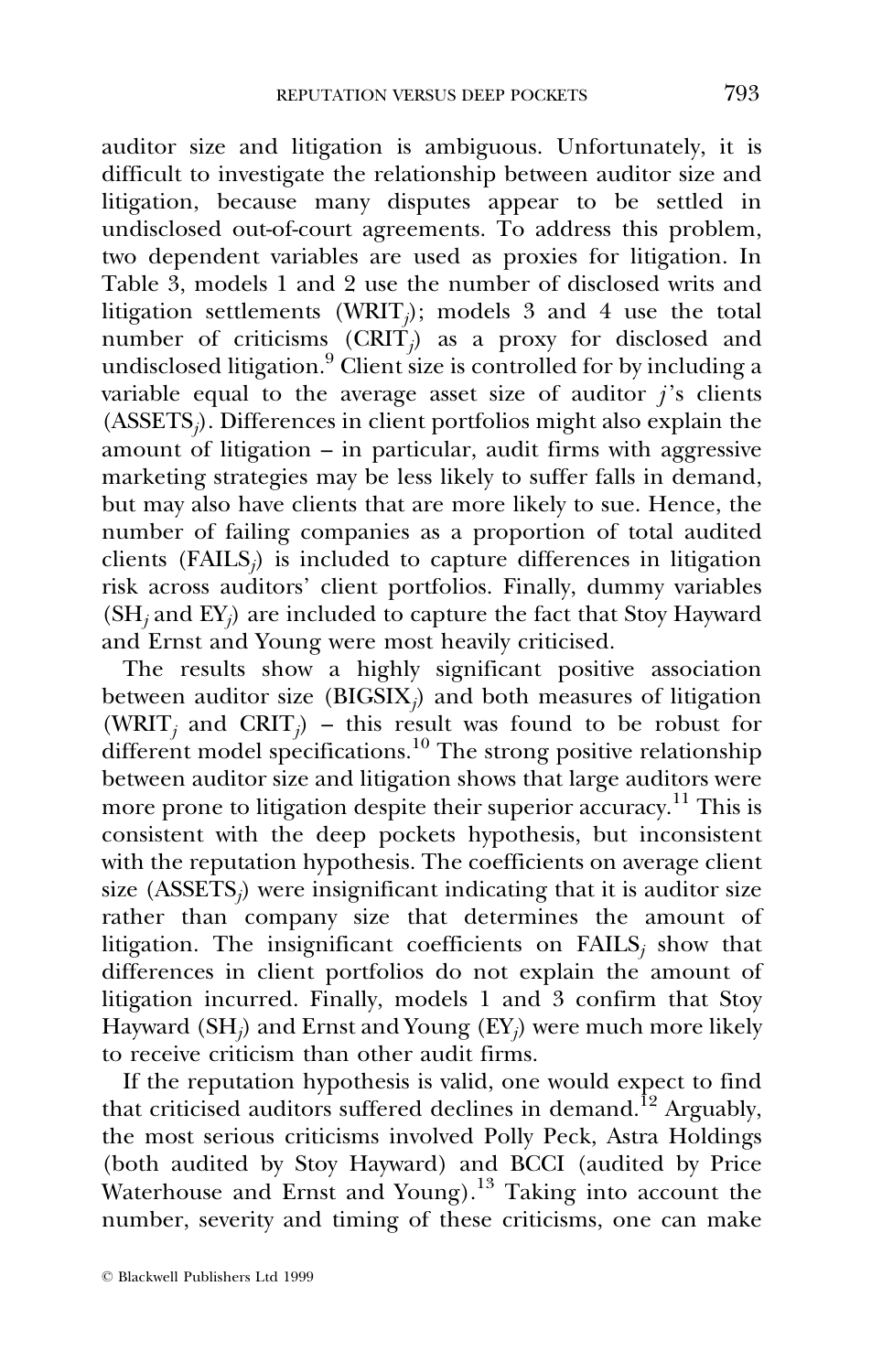#### Table 3

|                 | Model 1      | Model 2      | Model 3     | Model 4     |
|-----------------|--------------|--------------|-------------|-------------|
| Dependent       | $WRIT_i$     | $WRIT_i$     | $CRIT_i$    | $CRIT_i$    |
| Variable        |              |              |             |             |
| Explanatory     |              |              |             |             |
| Variables       |              |              |             |             |
| $FAILS_i$       | $0.012e-02$  | $0.232e-02$  | $0.006e-02$ | $0.382e-02$ |
|                 | (0.157)      | (0.932)      | (0.064)     | (0.925)     |
| $ASSETS_i$      | $-0.571e-08$ | $0.827e-0.8$ | $0.377e-08$ | $2.200e-08$ |
|                 | $(-1.128)$   | (0.670)      | (0.854)     | (1.428)     |
| $BIGSIX_i$      | 0.021        | 0.022        | 0.045       | 0.045       |
|                 | (5.435)      | (4.495)      | (13.702)    | (6.815)     |
| $\mathrm{SH}_i$ | 0.099        |              | 0.173       |             |
|                 | (122.568)    |              | (191.359)   |             |
| $EY_j$          | 0.044        |              | 0.054       |             |
|                 | (13.810)     |              | (22.166)    |             |
| <b>CONSTANT</b> | 0.001        | 0.002        | 0.001       | 0.002       |
|                 | (1.802)      | (1.498)      | (1.557)     | (1.312)     |
| $R^2$           | 0.590        | 0.152        | 0.781       | 0.274       |
|                 |              |              |             |             |

Model Explaining the Amount of Litigation Incurred by Auditors (t-statistics in parentheses)

Notes:

Number of observations = 139.

|  | $WRIT_j = \frac{Number of Writs and Liability Setlements}{Number of Clients}$        |
|--|--------------------------------------------------------------------------------------|
|  |                                                                                      |
|  | $CRIT_j = \frac{\text{Number of Individual Criticisms}}{\text{Number of Clients}}$   |
|  | $\text{FAILS}_j = \frac{\text{Number of Failing Clients}}{\text{Number of Clients}}$ |
|  |                                                                                      |

ASSETS<sub>i</sub> = Average asset size of clients for auditor *j*.

 $BIGSIX_i = 1$  if auditor *j* was one of the Big Six; = 0 otherwise.

 $SH_i = 1$  if auditor *j* was Stoy Hayward; = 0 otherwise.

 $EY_i = 1$  if auditor *j* was Ernst and Young; = 0 otherwise.

A standard regression model was found to suffer from heteroscedasticity and outlier problems - therefore, robust regression was used to estimate consistent standard errors.

three predictions which relate to the market shares of criticised and uncriticised auditors.14

1. Stoy Hayward received more criticism than other mediumsized auditors between 1990-94. One therefore expects that Stoy Hayward lost more clients than similar uncriticised auditors and/ or suffered lower growth in audit fees between 1990–94.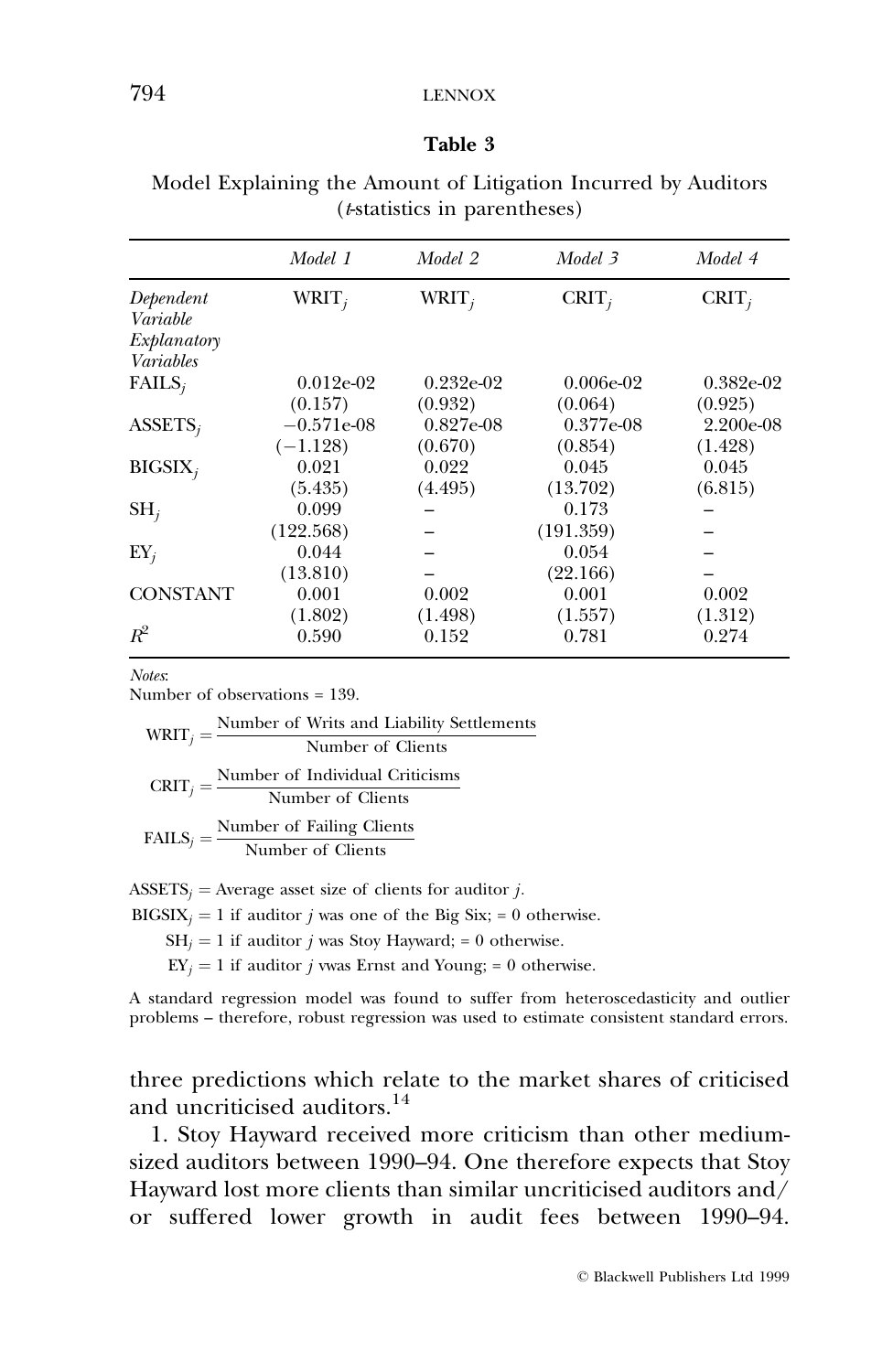Moreover, Stoy Hayward received much more criticism after 1990 than it did before 1990. One therefore expects that Stoy Hayward lost more clients and/or had lower growth in audit fees between 1991±94 than between 1988±90.

2. Ernst and Young received more criticism than other large auditors between 1988–94. One therefore expects that Ernst and Young lost more clients and/or had lower growth in audit fees compared to other large auditors.

3. The BCCI affair created serious criticism of Ernst and Young and Price Waterhouse between 1991-93. One therefore expects that Ernst and Young and Price Waterhouse lost more clients and/or had lower growth in audit fees between  $1991-93$  than between 1988–90. One also expects that between 1991–93, Ernst and Young and Price Waterhouse lost more clients and/or had lower growth in audit fees compared to other large auditors.

Table 4 shows average audit fees and auditors' net gains (+) and losses  $(-)$  of clients. The evidence indicates that large auditors gained more quoted clients than small auditors. This is consistent with the view that large auditors were believed to be more accurate despite being more prone to criticism. In addition, the early 1990s witnessed a slowdown in the growth of audit fees, particularly for small and medium-sized audit firms.

The evidence does not support the first prediction  $-$  Stoy Hayward did not suffer greater losses compared to similar uncriticised auditors. Stoy Hayward had a net loss of 1 client  $(2.5\%$  of its clients) between 1990–94, whilst other medium-sized auditors had average losses of 1.7 clients (6.9% of their clients). Between 1990-94, audit fees fell by  $23.0\%$  for Stoy Hayward – for other medium-sized auditors fees rose by 3% (excluding Kidsons Impey, audit fees for other medium-sized auditors fell by  $11.6\%$ ).<sup>15</sup> Thus, Stoy Hayward did not suffer as many client losses as similar uncriticised auditors but did suffer a greater decline in fees. Stoy Hayward did not appear to suffer larger losses between  $1991-94$  as a result of criticisms received after 1990. Stoy Hayward's client loss was worse between 1991-94 than it had been between  $1988-89$  – however, the same was true for four of the other seven medium-sized auditors (Grant Thornton, Panell Kerr Forster, Kidsons Impey and Hacker Young). Between 1988–89, Stoy Hayward gained two clients (5% of its clients) and had a  $26.1\%$  increase in fees – between 1991–94 Stoy Hayward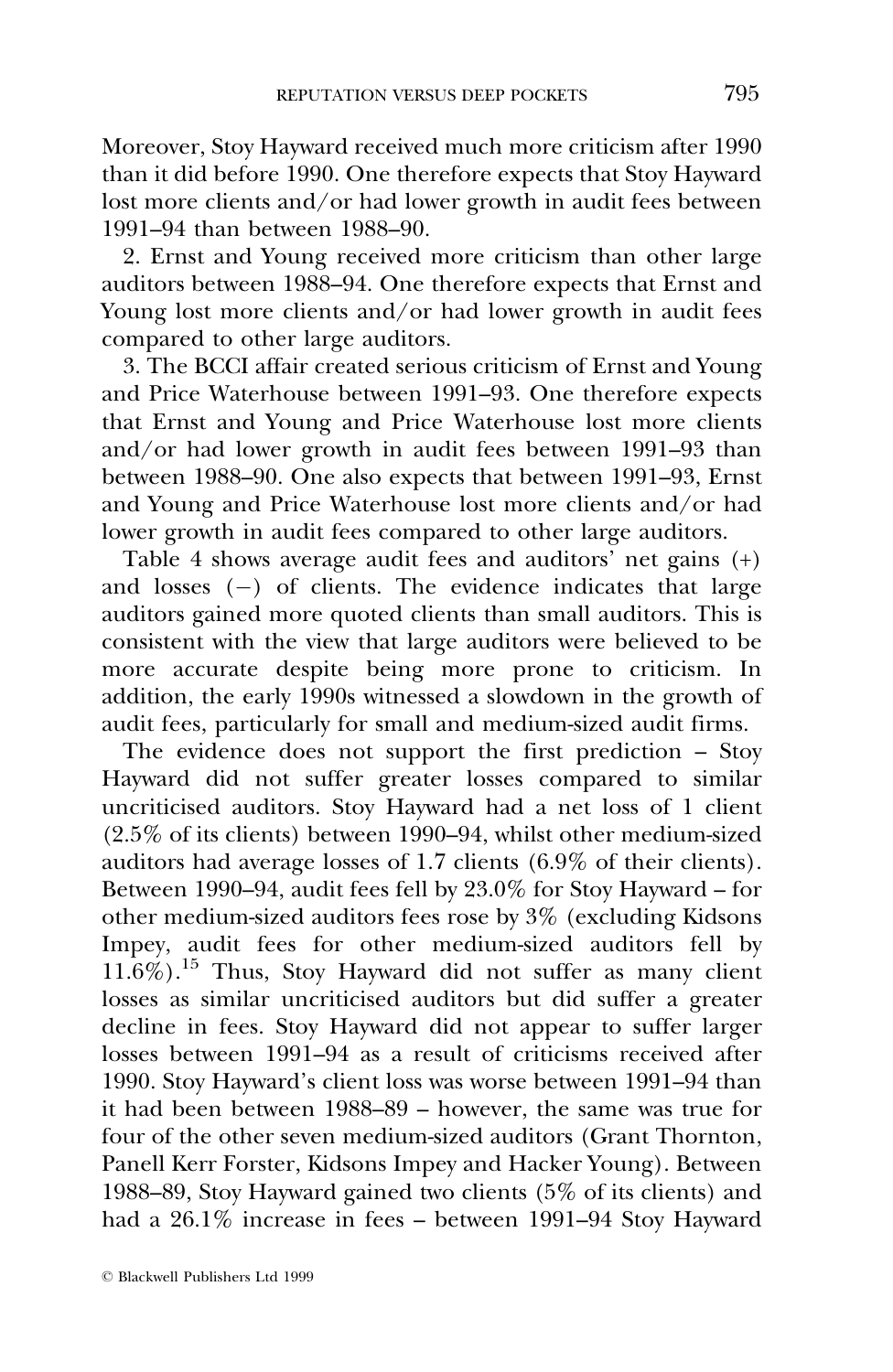# 796 LENNOX

# Table 4

Changes in Clients  $(+/-)$  and Average Audit Fees (£000's) (1988–94)

| <b>Big-Six Auditors</b>           | 1988         | 1989             | 1990             | 1991         | 1992             | 1993           | 1994         |
|-----------------------------------|--------------|------------------|------------------|--------------|------------------|----------------|--------------|
| KPMG Peat Marwick: Clients        | $+3$         | $^{-1}$          | $+2$             | $+2$         | $+4$             | $+3$           | $+3$         |
| Average audit fees                | 255.6        | 284.8            | 308.8            | 315.8        | 346.5            | 373.5          | 350.9        |
| Coopers & Lybrand: Clients        | $+3$         | $+4$             | $+1$             | $\theta$     | $+5$             | $+5$           | $^{-1}$      |
| Average audit fees                | 383.9        | 430.0            | 450.0            | 444.8        | 464.1            | 452.0          | 462.3        |
| Clients<br>Ernst & Young:         | $^{+1}$      | $+3$             | $-3$             | $+2$         | $-1$             | $-2$           | $+8$         |
| Average audit fees                | 407.6        | 426.1            | 475.5            | 490.7        | 526.5            | 558.4          | 546.3        |
| Clients<br>Price Waterhouse:      | $+4$         | $+3$             | $+6$             | $\theta$     | $\mathbf{0}$     | $+4$           | $+1$         |
| Average audit fees                | 292.9        | 327.5            | 322.6            | 348.6        | 391.7            | 379.6          | 370.8        |
| Clients<br>Touche Ross:           | $+4$         | $\boldsymbol{0}$ | $-2$             | $-1$         | $^{+1}$          | $+2$           | $^{+1}$      |
| Average audit fees                | 214.5        | 231.9            | 254.3            | 249.1        | 241.0            | 199.3          | 203.5        |
| Arthur Anderson:<br>Clients       | $+5$         | $+1$             | $+1$             | $^{+1}$      | $+1$             | $+1$           | $^{+1}$      |
| Average audit fees                | 197.2        | 223.7            | 263.6            | 251.0        | 273.2            | 263.3          | 266.3        |
| Clients<br>Total:                 | $+20$        | $+10$            | $+5$             | $+4$         | $+10$            | +13            | $^{+13}$     |
| Average audit fees                | 304.6        | 334.4            |                  | 358.4 364.4  | 388.8            | 391.3          | 385.8        |
| Medium-Sized Auditors             | 1988         | 1989             | 1990             | 1991         | 1992             | 1993           | 1994         |
| Clients<br>Binder Hamlyn:         | $-3$         | $-3$             | $+3$             | $\theta$     | $+2$             | $-2$           | 0            |
| Average audit fees                | 93.6         | 108.1            | 118.0            | 138.6        | 123.4            | 133.4          | 138.6        |
| Clients<br>Stoy Hayward:          | $^{+1}$      | $^{+1}$          | $^{+1}$          | $\theta$     | $-2$             | $^{+1}$        | -1           |
| Average audit fees                | 83.6         | 105.4            | 94.6             | 93.1         | 78.7             | 78.3           | 72.8         |
| Clients<br><b>Grant Thornton:</b> | $\Omega$     | $^{+1}$          | $\overline{0}$   | $^{+1}$      | $-2$             | $-2$           | $-2$         |
| Average audit fees                | 70.8         | 88.0             | 102.4            | 94.5         | 91.7             | 91.7           | 78.6         |
| Pannell Kerr Forster: Clients     | $+1$         | $+1$             | $-2$             | $+2$         | 0                | $-2$           | $-2$         |
| Average audit fees                | 156.0        | 187.9            | 209.7            | 202.0        | 167.5            | 167.3          | 133.7        |
| Clients<br>Robson Rhodes:         | $\theta$     | $^{-1}$          | $\overline{0}$   | $\theta$     | $\mathbf{0}$     | $^{-1}$        | $\theta$     |
| Average audit fees                | 49.9         | 51.3             | 61.2             | 63.3         | 61.4             | 61.1           | 62.8         |
| Kidsons Impey:<br>Clients         | $^{\rm -1}$  | $^{+1}$          | $^{+1}$          | $-2$         | 0                | 0              | $-1$         |
| Average audit fees                | 238.1        | 282.8            | 271.0            | 410.0        | 456.8            | 544.7          | 707.7        |
| Clients<br>Hacker Young:          | $-1$         | $+1$             | $^{-1}$          | $\theta$     | $\boldsymbol{0}$ | $-2$           | $\theta$     |
| Average audit fees                | 107.6        | 122.9            | 69.0             | 70.9         | 61.0             | 37.6           | 37.0         |
| Moores Rowland:<br>Clients        | $\mathbf{0}$ | $\mathbf{0}$     | $\boldsymbol{0}$ | $\mathbf{0}$ | $+1$             | $\overline{0}$ | $\mathbf{0}$ |
| Average audit fees                | 54.5         | 69.5             | 81.8             | 84.4         | 63.4             | 61.1           | 65.2         |
| Total:<br>Clients                 | $-3$         | $+1$             | $+2$             | $+1$         | $-1$             | $-8$           | -6           |
| Average audit fees                | 99.7         | 119.7            | 123.9            | 132.4        | 121.7            | 126.8          | 123.7        |
| <b>Small Auditors</b>             | 1988         | 1989             | 1990             | 1991         | 1992             | 1993           | 1994         |
| Clients<br>All other auditors:    | $-17$        | $-11$            | $-7$             | $-5$         | -9               | $-5$           | $-7$         |
| Average audit fees                | 61.7         | 73.6             | 74.8             | 80.3         | 80.1             | 72.4           | 79.9         |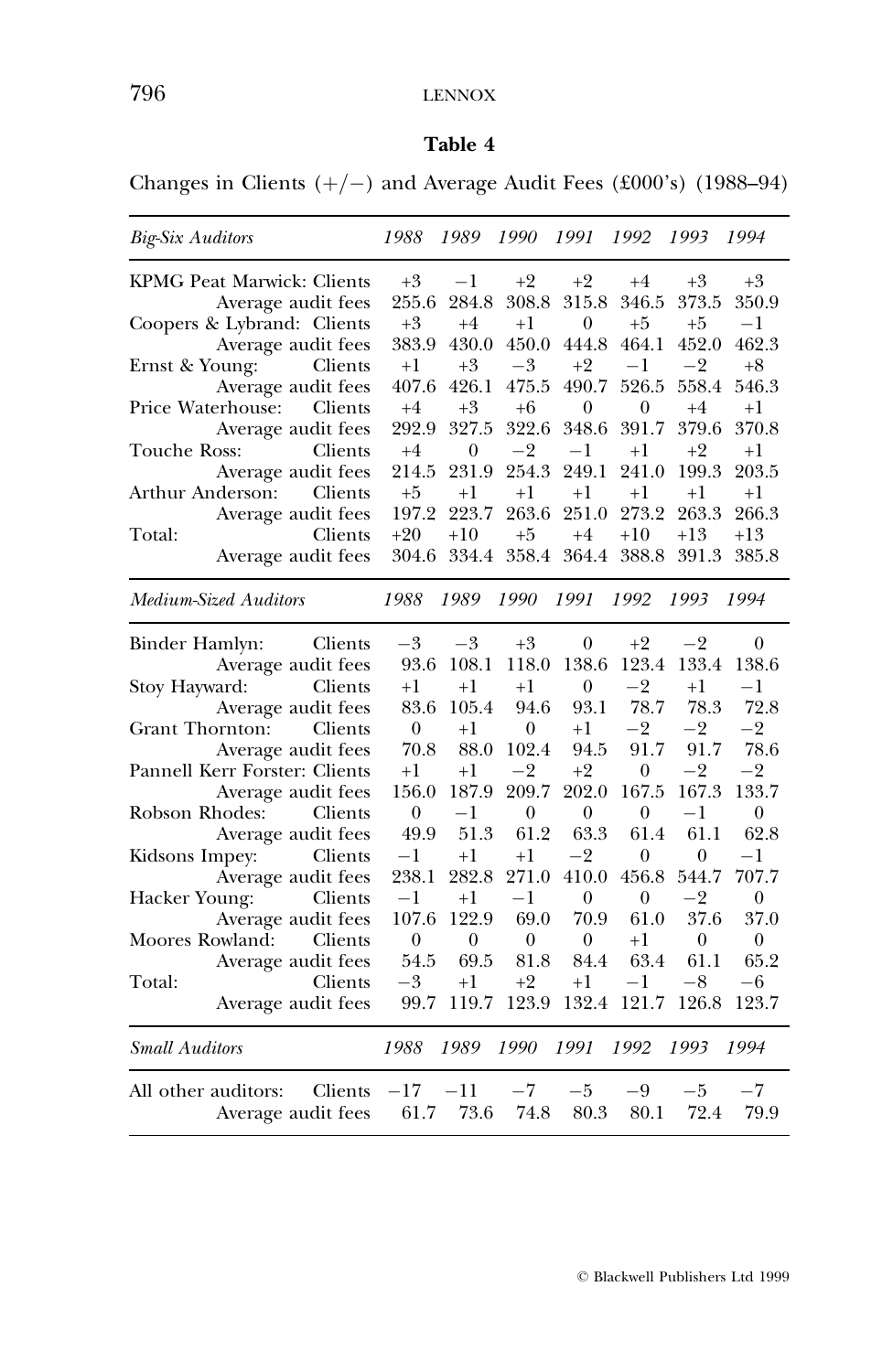lost three clients (7.5% of its clients) and suffered a 21.2%% fall in fees. Whilst Stoy Hayward's market share performance was much worse between 1991–94 than between  $1\overline{988}$ –89, the same was also true for other medium-sized auditors. Between 1988–89, other medium-sized auditors lost five clients (2.5% of their clients) and had a  $19.0\%$  increase in fees  $-$  between 1991–94 these auditors lost 13 clients (6.6%) and suffered a 3.9% fall in fees (excluding Kidsons Impey, other medium-sized auditors suffered a  $15.7\%$  fall in fees). Overall, the evidence does not indicate that Stoy Hayward experienced a larger fall in demand compared to similar uncriticised auditors.

The evidence is less clear for the second prediction – that Ernst and Young suffered greater losses than other large auditors. Between  $1988-94$ , Ernst & Young gained eight clients (6.3% of its clients) whilst other large auditors had average gains of 13.4 clients (9.6% of their clients). Over the same period, fees rose 34.0% for Ernst & Young and 24.7% for other large auditors. This suggests that Ernst & Young did not gain as many clients as other large auditors because of an increase in fees.

Finally, the evidence does not support the third prediction  $$ that Price Waterhouse and Ernst and Young suffered falls in demand as a result of the BCCI affair. Between 1991-93, Ernst & Young lost one client (0.8% of its clients) and had a 13.8% increase in fees, while Price Waterhouse gained four clients (3.4% of its clients) and experienced an 8.9% increase in fees. Over the same period, other large auditors gained an average of six clients  $(4.1\%$  of their clients) whilst fees increased by 5.8%. The worse performance of Ernst & Young and Price Waterhouse in terms of client gains appears to have been offset by a relative increase in fees $16$ 

To examine further the effects of criticism, a reputation variable ( $REP_{it}$ ) was included in a model of auditor switching. The most heavily criticised audit firms were Stoy Hayward (1990-94), Ernst & Young (1987–94) and Price Waterhouse (1991–93). For companies audited by these auditors in these time periods,  $\text{REP}_{it} = 1$ ; for other observations  $\text{REP}_{it} = 0$ .

Previous research indicates that companies are more likely to switch following qualified reports and that failing companies are more likely to switch (Chow and Rice, 1982; and Menon and Schwartz, 1985). Therefore, lagged audit reports  $(Q_{it-1})$  and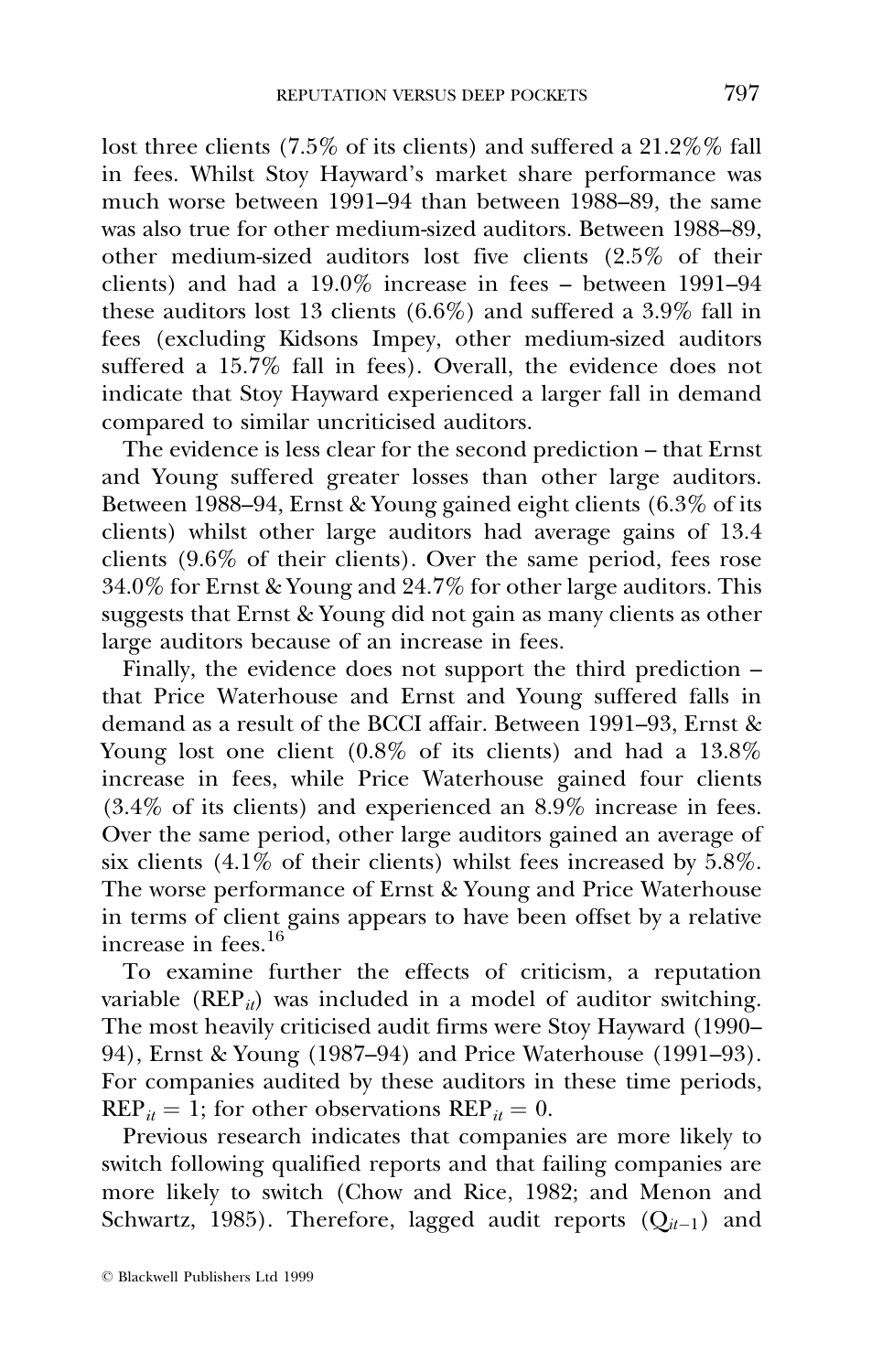## 798 LENNOX

#### Table 5

| Explanatory<br><i>Variables</i> | Model 1      | Model 2     | Model 3     | Model 4     |
|---------------------------------|--------------|-------------|-------------|-------------|
| $Q_{it-1}$                      | 0.734        | 0.718       | 0.716       |             |
|                                 | (5.414)      | (5.386)     | (5.480)     |             |
| $FAILS_{it}$                    | 0.457        | 0.556       | 0.571       |             |
|                                 | (2.689)      | (3.547)     | (3.755)     |             |
| $MGTSH_{it}$                    | $0.342e-02$  | 0.485e-02   |             |             |
|                                 | (2.202)      | (3.405)     |             |             |
| $MAISH_{it}$                    | $0.552e-02$  | $0.812e-02$ |             |             |
|                                 | (2.666)      | (4.274)     |             |             |
| $ASSETS_{it}$                   | $-0.216e-06$ |             |             |             |
|                                 | $(-1.852)$   |             |             |             |
| $\text{REP}_{it}$               | $-0.003$     | 0.001       | $-0.022$    | $-0.036$    |
|                                 | $(-0.031)$   | (0.013)     | $(-0.268)$  | $(-0.451)$  |
| <b>CONSTANT</b>                 | $-1.939$     | $-2.024$    | $-1.820$    | $-1.771$    |
|                                 | $(-30.824)$  | $(-35.942)$ | $(-53.614)$ | $(-55.072)$ |

## Probit Model of Auditor Switching (1988–94)  $(SW_{it}$  is the dependent variable – *z*-statistics in parentheses)

Notes:

Number of observations = 6,052.

| $SW_{it}$           | $= 1$ if company <i>i</i> experienced a change in auditor in year $t = 0$ otherwise.         |
|---------------------|----------------------------------------------------------------------------------------------|
| $Q_{t-1}$           | = 1 if company <i>i</i> received a qualified report in year $t - 1$ ; = 0 otherwise.         |
| $\text{FAILS}_{it}$ | $= 1$ if company <i>i</i> received its final audit report in year <i>t</i> prior to entering |
|                     | bankruptcy; $= 0$ otherwise.                                                                 |
|                     | $MGTSH_{it}$ = The percentage of ordinary shareholdings held by the directors.               |
|                     | $MA[SH_{it}]$ = The percentage of ordinary shareholdings held by other large shareholders.   |
|                     | $\text{ASSETS}_{it}$ = Asset size of company <i>i</i> in year <i>t</i> .                     |
| $\text{REP}_{it}$   | $= 1$ if company <i>i</i> hired Stoy Hayward (1990–94), Ernst & Young (1987–94), or          |
|                     | Price Waterhouse (1991–93) in year $ti = 0$ otherwise.                                       |
|                     |                                                                                              |

Directors' ordinary shareholdings are expressed as a percentage of issued ordinary share capital. Shareholding data were not collected for all observations because of the high cost of collecting this information. For companies that did not switch auditor over the study period, shareholding information was only collected for 1990 and is used as a proxy for the missing observations in other years. In practice, this is unlikely to cause measurement error problems since ownership patterns typically exhibit little variation over time. For companies that did switch, shareholding data were collected for all years because ownership patterns may be less stable for such companies.

Large shareholdings held by individuals, companies and trust funds were only disclosed in the accounts if they exceeded 5%. For each company, the sum of these excess shareholdings was calculated. For example, suppose that company  $i$  had the following large shareholders in year t.

Individual A: 8% Individual B: 10% Individual C: 5.5%.

For this observation,  $MA<sub>1</sub>SH<sub>it</sub>$  would be calculated as follows:

 $MAISH_{it} = (8-5) + (10-5) + (5.5-5) = 8.5.$ 

This measure avoided putting undue weight on observations with a lot of shareholdings only slightly in excess of 5%.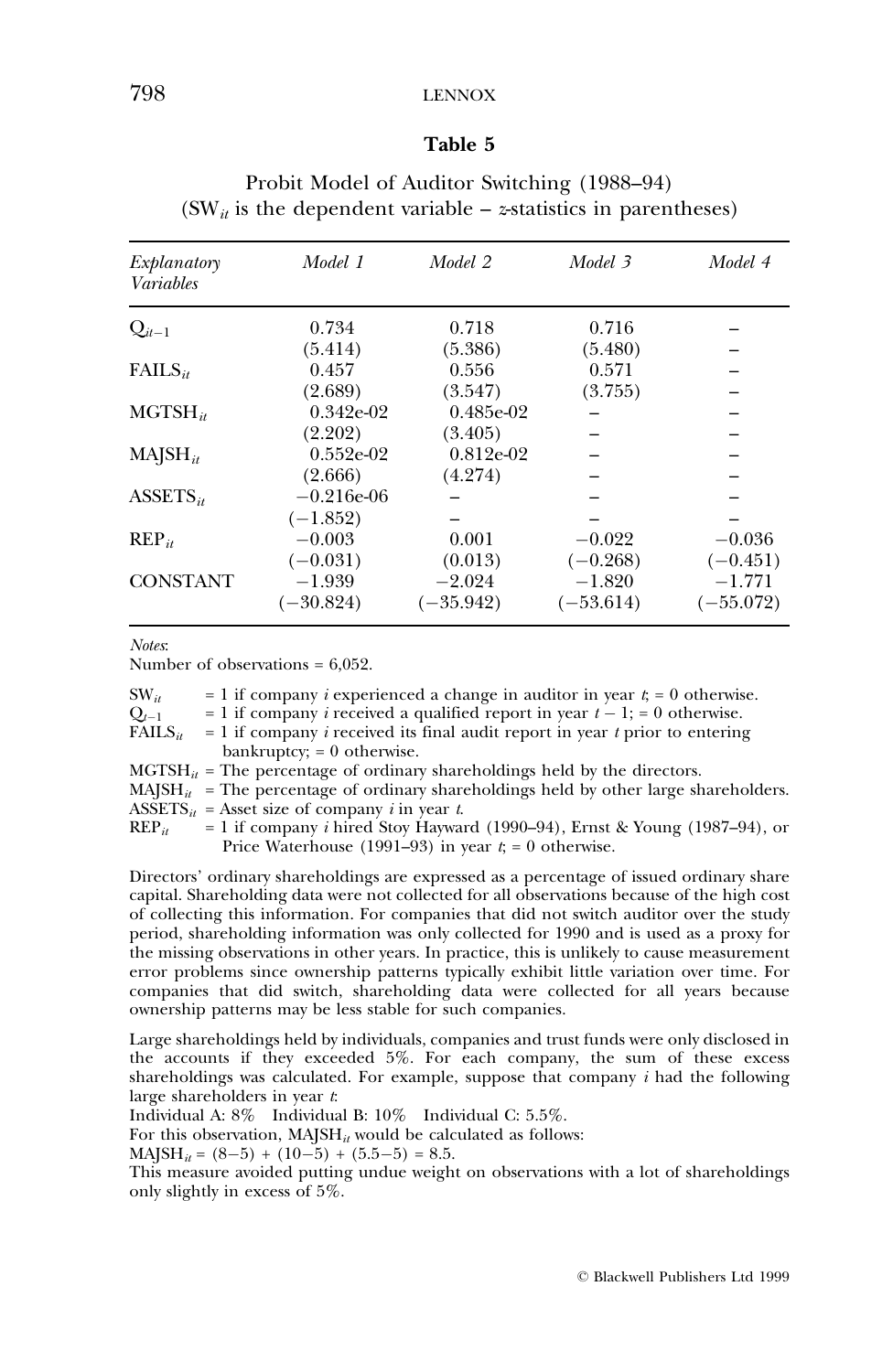financial health (FAILS $_{it}$ ) are included in the switching model. Event study evidence indicates that a switch may signal unfavourable news to investors (Fried and Schiff, 1981; and Eichenseher et al., 1989). Agency theory implies that companies have more incentive to avoid signalling unfavourable news when agency costs are high (when there is a high degree of separation of ownership from control). Therefore, the shareholdings of directors (MGTSH<sub>it</sub>) and large investors (MAJSH<sub>it</sub>) are hypothesised to have a positive effect on auditor switching. The effect of company size is controlled for using companies' assets  $(ASSETS_{it})$ .

Consistent with previous research, models 1-3 show that lagged reports  $(Q_{it-1})$  and financial health (FAILS<sub>it</sub>) were significant determinants of auditor switching. Failing companies were more likely to switch auditor than non-failing companies, and companies were more likely to switch after receiving qualified reports. The significant positive coefficients on the shareholding variables (MGTSH $_{it}$  and MAJSH $_{it}$ ) indicate that companies had more incentive to switch when directors' and other large shareholdings were high (when agency costs were low). Consistent with the analysis of Table 4, the coefficients on the reputation variable ( $REP_{it}$ ) were completely insignificant – the evidence does not support the view that there were significant reputation  $\frac{17}{\text{effects}}$ 

#### 4. CONCLUSION

Analytical studies have developed reputation and deep pockets hypotheses to explain why large auditors are more accurate than small auditors. To try to distinguish between these hypotheses, this paper investigated the effects of criticism on the demand for audit services and the relationship between auditor size and litigation. The evidence appears to give stronger support to the deep pockets hypothesis in two ways. First, large auditors were more prone to litigation despite their superior  $\vec{acc}$  accuracy  $-$  this is contrary to the reputation hypothesis, but is consistent with the deep pockets hypothesis. The main limitation of this finding is that most litigation cases are resolved privately, which makes it difficult to accurately test the relationship between auditor size and litigation. Secondly, criticised auditors did not suffer client losses or lower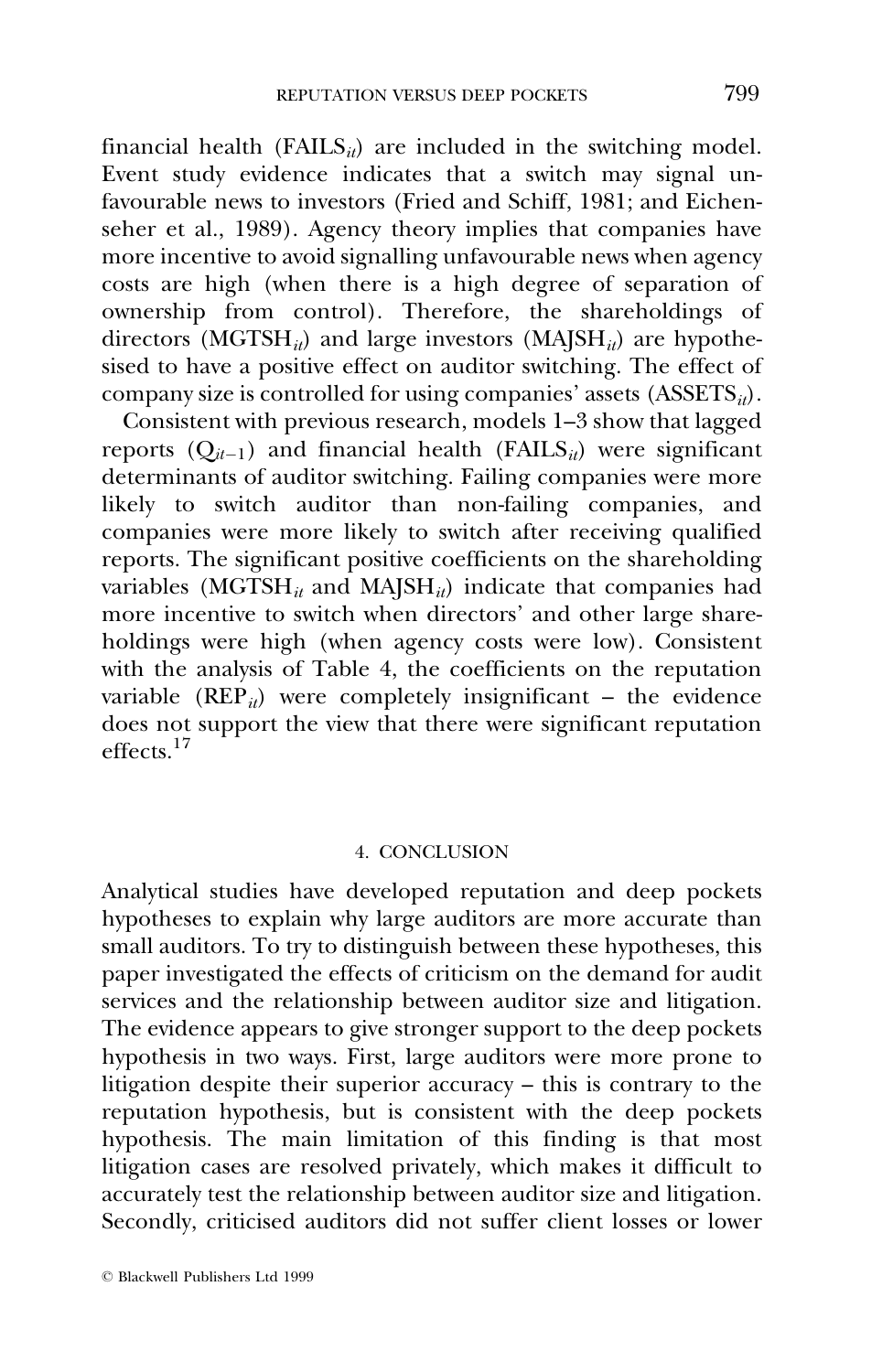fees compared to similar uncriticised auditors. This suggests that reputation does not explain the superior accuracy of large auditors.

The lack of evidence for reputation effects is unsurprising if the deep pockets hypothesis is valid, because the reputation hypothesis relies upon there being a reliable signal of auditor accuracy. In the deep pockets model, litigation is an unreliable signal of accuracy for two reasons. First, litigation does not signal auditors' type II error rates because auditors are never sued for issuing reports that are too conservative. Secondly, large auditors are more likely to incur litigation despite their superior accuracy therefore, litigation is a noisy signal of auditors' type I error rates.

This paper's conclusion does not contradict the widely-held view that large audit firms have reputations for higher quality audits. If investors know that large auditors have deeper pockets, they would know that large auditors have more incentive to issue  $accurate$  reports  $-$  in this sense, large auditors have better reputations. However, it appears to be the threat of litigation rather than the loss of client-specific rents that drives the superior accuracy of large auditors.

#### APPENDIX

#### The Incumbent Owner's Auditor Hiring Decision

From (1) and (2), the incumbent owner's expected payoff from hiring auditor  $j$  is the company's expected selling price minus the audit fee:

$$
\begin{aligned} & \max\{0, p e_j \Pi_N + (1-p)(1-e_j) \Pi_F - I [p e_j + (1-p)(1-e_j)]\} + \\ & \max\{0, p(1-e_j) \Pi_N + (1-p)e_j \Pi_F - I [p(1-e_j) + (1-p)e_j]\} - F_j. \end{aligned}
$$

For Propositions 2 and 3, it is easy to find numerical examples in which the incumbent owner always hires the large auditor, always hires the small auditor, or is indifferent between hiring the small and large auditor. For example, consider the following cost function:

$$
C(e_j) = (0.5 - e_j)/\ln(e_j).
$$

It is easy to verify that for  $0.5 \le e_i \le 1$ , this cost function satisfies the assumptions  $C'(e_j) > 0$ ,  $C''(e_j) > 0$ ,  $C(0.5) = 0$  and  $C(1) = +\infty$ .

Consider case (c) where  $W_L > W_S > K_H > K_L$ .

In example (1), the incumbent owner's expected payoff is greater when the large auditor is hired.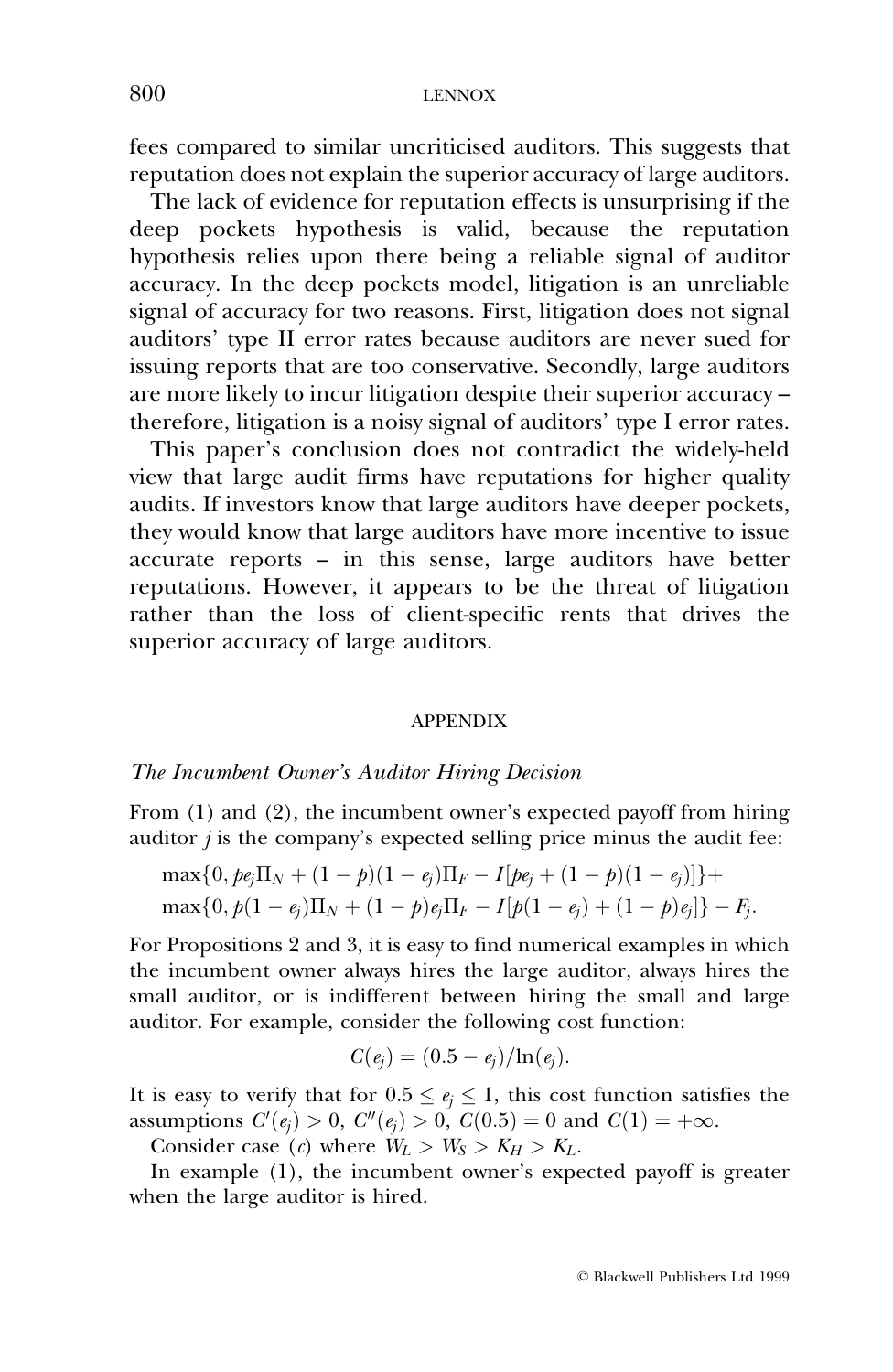Example (1):

 $p = 0.9$   $e_L = 0.9$   $e_S = 0.6$   $C(e_L) = 3.8$   $C(e_S) = 0.2$  $F_L = 8.9$   $F_S = 1.8$   $W_L = 505.8$   $W_S = 39.0$   $K_H = 20.0$   $K_L = 15.0$  $I = 900 \quad \Pi_N = 1000 \quad \Pi_F = 500.$ 

In example (2), the incumbent owner's expected payoff is greater when the small auditor is hired.

Example (2):

 $p = 0.9$   $e_L = 0.9$   $e_S = 0.6$   $C(e_L) = 3.8$   $C(e_S) = 0.2$  $F_L = 8.9$   $F_S = 1.8$   $W_L = 505.8$   $W_S = 39.0$   $K_H = 20.0$   $K_L = 15.0$  $I = 700 \quad \Pi_N = 1000 \quad \Pi_F = 500.$ 

In example (3), the incumbent owner is indifferent between hiring the large and small auditor:

Example (3):

 $p = 0.9$   $e_L = 0.9$   $e_S = 0.6$   $C(e_L) = 3.8$   $C(e_S) = 0.2$  $F_L = 8.9$   $F_S = 1.8$   $W_L = 505.8$   $W_S = 39.0$   $K_H = 20.0$   $K_L = 15.0$  $I = 789.5 \Pi_N = 1000 \Pi_F = 500.$ 

## The Relationship Between Auditor Size and Litigation in Proposition 3

Using the above cost function, it is easy to find numerical examples in which the large (small) auditor incurs more litigation. In example (4), the incumbent owner is indifferent between hiring the large and small auditor and the large auditor incurs more litigation than the small auditor  $(1 - p)(1 - e_L) > h(1 - p)(1 - e_S)$ :

Example (4):

```
p = 0.9 e_L = 0.9 e_S = 0.6 C(e_L) = 3.8 C(e_S) = 0.2F_L = 8.9 F_S = 1.8 W_L = 505.8 W_S = 195.0 K_H = 200 K_L = 20I = 789.5 \ \Pi_N = 1000 \ \Pi_F = 500 \ \ h = 0.2
```
Example (5):

In example (5), the incumbent owner is indifferent between hiring the large and small auditor and the large auditor incurs less litigation than the small auditor  $(1 - p)(1 - e_L) < h(1 - p)(1 - e_S)$ :

$$
p = 0.9
$$
  $e_L = 0.9$   $e_S = 0.6$   $C(e_L) = 3.8$   $C(e_S) = 0.2$   
\n $F_L = 8.9$   $F_S = 1.8$   $W_L = 505.8$   $W_S = 43.3$   $K_H = 200$   $K_L = 20$   
\n $I = 789.5$   $\Pi_N = 1000$   $\Pi_F = 500$   $h = 0.9$ .

ß Blackwell Publishers Ltd 1999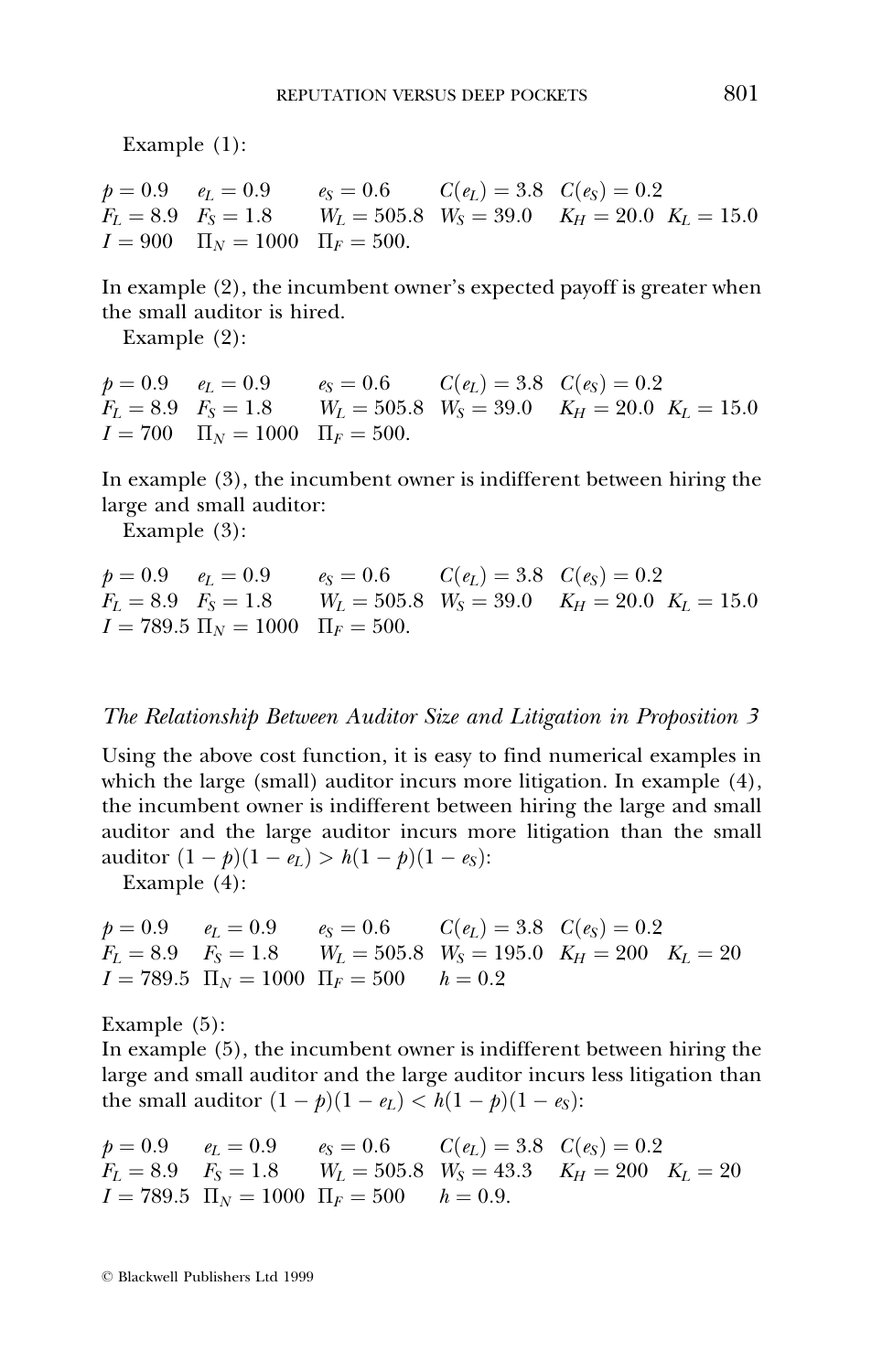#### **NOTES**

- 1 The Economist writes (7 October, 1995), 'As partnerships, the large accountancies operate under the legal principle of joint and several liability. This means that when a company collapses, its auditors who not only have deep pockets, but cannot abscond, may be hit for the entire bill if they were negligent, even if other parties were careless too. Moreover, if the claim amounts to more than an auditing firm's capital, all of the firm's partners are liable right down to their bootstraps for the bill  $-$  even if they had nothing to do with the error.' Similarly, the Financial Times writes (4 July, 1996), `The big audit firms can find themselves targeted for lawsuits because of their "deep pockets" - including their statutory insurance cover.'
- 2 If the company's type were perfectly observable, the investor would not wish to buy a failing company  $(I > \Pi_F)$ , but would wish to buy a non-failing company  $(I < \overline{\Pi}_N)$ .
- 3 The key insights of the model are robust to relaxing this assumption.
- 4 Assuming that the cost of effort is non-pecuniary simplifies the analysis as it implies that effort does not affect auditor wealth.
- 5 This assumption raises the question why auditors would not choose to always shirk and report  $F$ . Following previous studies, there are two justifications for assuming that such behaviour does not occur (Dye, 1993; and Acemoglu and Gietzmann, 1997). First, if auditors always shirk, audit reports would be completely uninformative and there would be no voluntary demand for audits. Secondly, an auditor might face a threat of litigation for reporting  $F$  when the company is N and this would deter the auditor from always shirking (Dye, 1993). Finally, empirical evidence indicates that a company is more likely to switch its auditor after receiving an unfavourable report (Chow and Rice, 1982; Craswell, 1988; Citron and Taffler, 1992; and Krishnan and Stephens, 1995). This suggests that auditors have incentives to avoid always reporting  $F$  because a low report could trigger a switch of auditor and a loss of rent.
- 6 Although audit effort is not directly observable, auditors' objective functions are common knowledge and therefore the equilibrium choices of audit effort can be inferred by potential investors.
- 7 The solution concept is that of a strategically stable sequential equilibrium (Fudenberg and Tirole, 1993). The equilibrium is strategically stable since all weakly and strongly dominated strategies are eliminated. The assessments of players are required to be sequentially rational and consistent which implies that beliefs and strategies can be regarded as limits of totally mixed strategies and beliefs. Updating of beliefs is carried out using Bayes' rule.
- 8 Using this sample, Lennox (1999) has shown that large auditors give more accurate signals of financial distress compared to small auditors. This finding is consistent with both the reputation and deep pockets hypotheses.
- 9 Microfiche copies of annual reports were unavailable for most of the companies cited in Table 1. This prevented a more detailed investigation of the causes of criticism.
- 10 Alternative definitions for the dependent variable gave very similar results  $-\frac{1}{2}$ for example, the criticism variable  $(CRIT_i)$  was re-weighted to take account of the possibility that DTI criticisms were more serious and more likely to result in litigation.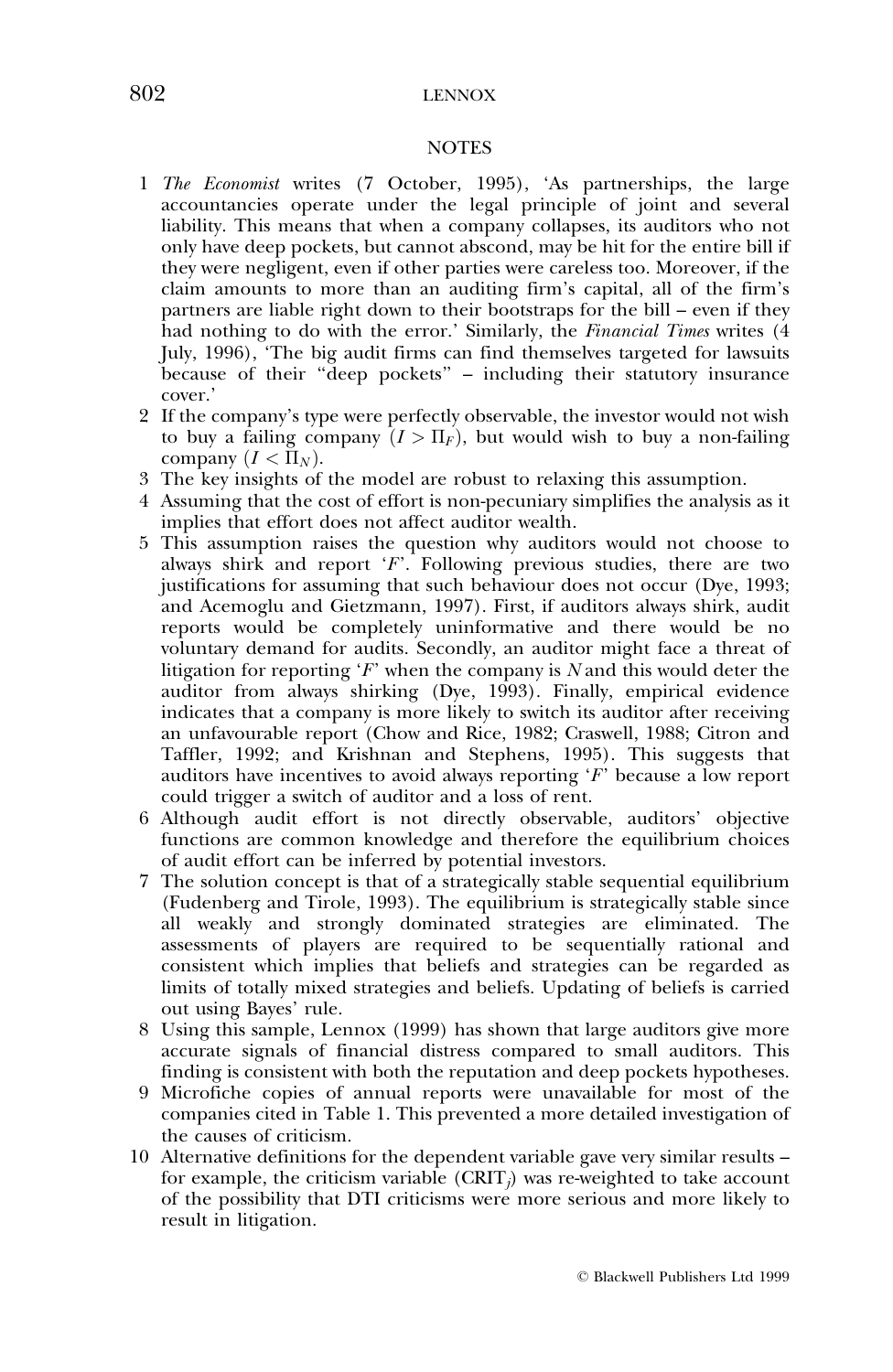- 11 In contrast, Palmrose (1988) found a negative relationship between auditor size and litigation using US data for  $1960-85$ . More recently, Stice (1991) found no significant relationship between auditor size and litigation for the US.
- 12 Two studies have tested the reputation hypothesis by investigating the effects of criticism on auditors' market shares (Firth, 1990; and Wilson and Grimlund (WG), 1990). Firth investigated the effect of criticisms by Department of Trade investigators against UK audit firms. However, there are reasons to believe that Firth's claims - that criticised auditors lost market share compared to uncriticised auditors – may be misleading. First, whilst criticised auditors lost more clients compared to 'control groups' of similar uncriticised auditors, there was no net loss of clients for the group of criticised auditors. The criticised auditors lost 11 clients but also gained 11 clients over the three year period following each criticism. Although the control groups of uncriticised auditors experienced net client gains, the uncriticised auditors left out of the control groups must have lost clients. Therefore, Firth's results may be sensitive to which uncriticised auditors were included in the control groups. Secondly, Firth did not find that criticised auditors received lower fees. Using US data, WG found that large and small audit firms lost market share following disciplinary actions carried out by the Securities and Exchange Commission (SEC). However, no comparison was made between criticised and uncriticised large auditors because of a lack of data. Although WG found that the market share performance of small criticised auditors was worse than that of small uncriticised auditors, it is unclear how robust these results were for different control groups and time periods. In contrast, this paper shows the number of clients gained/lost and audit fees received by each auditor in each year. Thus, one can be confident that the conclusions are not sensitive to control groups or time periods. Moreover, this study takes into account more sources of criticism and the severity of criticisms.
- 13 The allegations of audit failure in the case of BCCI were particularly serious, as shown by the size of the writ and the news coverage that the case created (occupying many more column inches than any other story).
- 14 This analysis is subject to the caveat that many factors may influence the effects of criticism – for example, the nature of the case, visibility, whether the criticism is perceived as being justified, etc.
- 15 Average audit fees for Kidsons Impey were higher and more volatile compared to other medium-sized auditors because of two outliers. In particular, Kidsons Impey audited BSG International and RMC Group between 1988–94 – audit fees for these two clients averaged more than £1,000,000 per year.
- 16 These results relate to the contemporaneous effects of criticism on the demand for auditors. No evidence was found for reputation effects when criticism was allowed to have lagged effects on auditor switching and audit fees – Table 4 shows that the conclusions are robust to alternative time horizons.
- 17 This conclusion is robust to alternative definitions of the reputation variable (i.e. to definitions which consider a subset of Stoy Hayward, Ernst and Young and Price Waterhouse and which consider alternative time periods).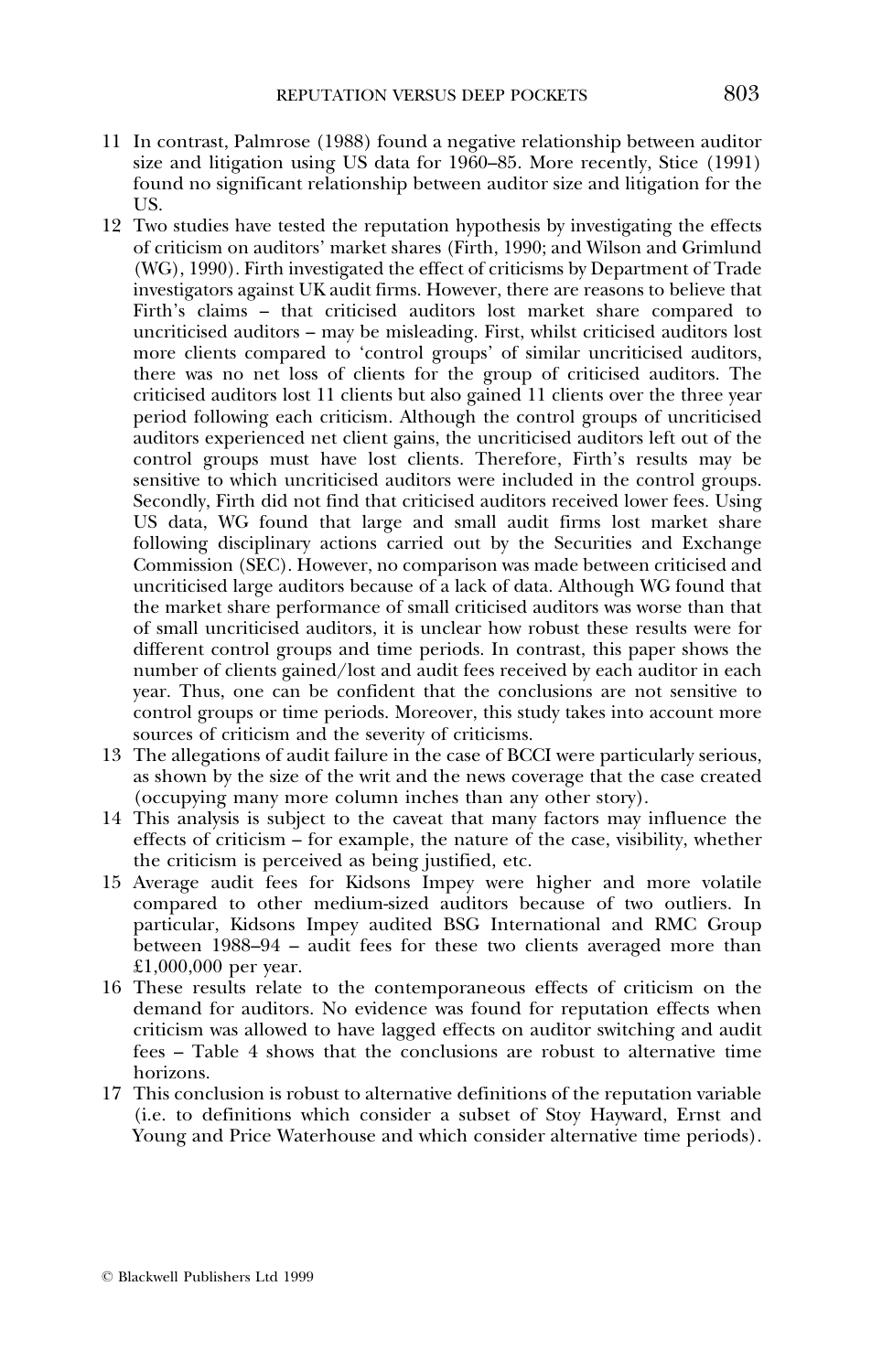## 804 LENNOX

#### **REFERENCES**

- Acemoglu, D. and M. Gietzmann (1997), `Auditor Independence, Incomplete Contracts and the Role of Legal Liability', The European Accounting Review, Vol. 6, pp. 355–76.
- Balvers, R., B. McDonald and R. Miller (1988), `Underpricing of New Issues and the Choice of Auditor as a Signal of Investment Banker Reputation', The Accounting Review, Vol. 63, pp. 605-21.
- Beatty, R. (1989), 'Auditor Reputation and the Pricing of Initial Public Offerings', The Accounting Review, Vol. 64, pp. 693-709.
- Chan, P., M. Ezzamel and D. Gwilliam, (1993), `Determinants of Audit Fees for Quoted UK Companies', Journal of Business, Finance & Accounting, Vol. 20, No. 6 (November), pp. 765-86.
- Chow, C. and S. Rice (1982), `Qualified Audit Opinions and Auditor Switching', The Accounting Review, Vol. 57, pp. 326-35.
- Citron, D. and R. Taffler (1992), 'The Audit Report under Going-Concern Uncertainties: An Empirical Analysis', Accounting and Business Research, Vol. 22, pp. 337-45.
- Craswell, A. (1988), `The Association between Qualified Opinions and Auditor Switches', Accounting and Business Research, Vol. 19, pp. 23–31.
- \_\_\_\_\_ J. Francis and S. Taylor (1995), `Auditor Brand Name Reputations and Industry Specialisations', Journal of Accounting and Economics, Vol. 20, pp. 297±322.
- DeAngelo, L. (1981), 'Auditor Size and Audit Quality', Journal of Accounting and  $E_{\text{conomics}}$ , Vol. 3, pp. 183–99.
- DeFond, M. (1992), 'The Association between Changes in Client Firm Agency Costs and Auditor Switching', Auditing: A Journal of Practice and Theory, Vol. 11, pp. 16-31.
- Dye, R, (1993), `Auditing Standards, Legal Liability and Auditor Wealth', Journal of Political Economy, Vol. 101, pp. 887-914.
- Eichenseher, J., M. Hagigi and D. Shields (1989), `Market Reaction to Auditor Changes by OTC Companies', Auditing: A Journal of Practice and Theory, Vol. 9, pp. 29–40.
- Firth, M. (1990), 'Auditor Reputation: The Impact of Critical Reports Issued by Government Inspectors', Rand Journal of Economics, Vol. 21, pp. 374–88.

\_\_\_\_\_ and A. Smith (1992), `Selection of Auditor Firms by Companies in the New Issue Market', Applied Economics, Vol. 24, pp. 247-55.

- Francis, J. and E. Wilson (1988), `Auditor Changes: A Joint Test of Theories Relating to Agency Costs and Auditor Differentiation', The Accounting Review, Vol. 63, pp. 663-82.
- Fried, D. and A. Schiff (1981), `CPA Switches and Associated Market Reactions', The Accounting Review, pp. 347-74.
- Fudenberg, D. and J. Tirole (1993), Game Theory (Massachusetts Institute of Technology).
- Hall, W. and A. Renner (1988), 'Lessons that Auditors Ignore at their Own Risk', Journal of Accountancy, Vol. 166, pp. 50-58.
- Johnson, W. and T. Lys (1990), 'The Market for Audit Services: Evidence from Voluntary Auditor Changes', Journal of Accounting and Economics, Vol. 12, pp. 281±308.
- Krishnan, J. and R. Stephens (1995), `Evidence on Opinion Shopping from Audit Opinion Conservatism', Journal of Accounting and Public Policy, Vol. 14, pp. 179±201.